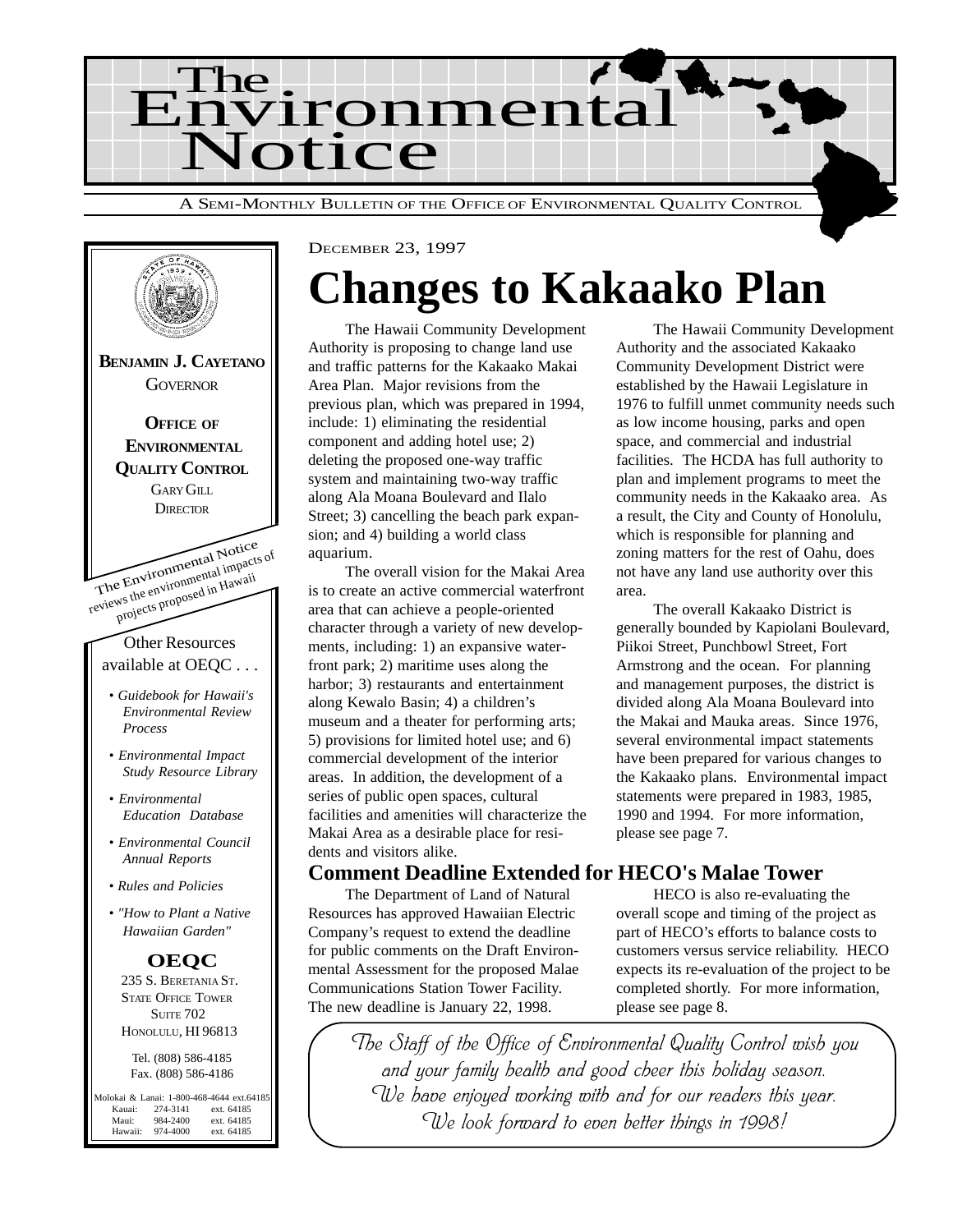# Table of Contents

DECEMBER 23, 1997

## **1** Oahu Notices

#### **Draft Environmental Assessments**

## [\(1\) Kapalama Wells ............................................................................ 3](#page-2-0)

#### **Final Environmental Assessments/Findings of No Significant Impacts (FONSI)**

| (5) Malaekahana Stream Bridge Replacement Project 5 |  |
|-----------------------------------------------------|--|
|                                                     |  |
|                                                     |  |
|                                                     |  |

#### **Environmental Impact Statement Preparation Notices (EISPN)**

|--|

#### **Previously Published Projects Pending Public Comments** [Draft Environmental Assessments ......................................................8](#page-7-0)

## 3 **Maui Notices**

| <b>Draft Environmental Assessments</b>                                          |
|---------------------------------------------------------------------------------|
| Final Environmental Assessments/Findings of No Signifi-<br>cant Impacts (FONSI) |
| (2) Brewer Homes Business/Commercial Use of Two-Acre Parcel  9                  |
|                                                                                 |
| <b>Previously Published Projects Pending Public Comments</b>                    |
|                                                                                 |
| <b>Canal Notices</b>                                                            |
| <b>Final EA/Findings of No Significant Impacts (FONSI)</b>                      |

| $r$ mai e $A/r$ munigs of iyo sigmiicant impacts (FOI) $s$ 1) |  |
|---------------------------------------------------------------|--|
|                                                               |  |

## 6 **Hawaii Notices**

| <b>Previously Published Projects Pending Public Comments</b> |  |
|--------------------------------------------------------------|--|
|                                                              |  |
|                                                              |  |

#### **Final Environmental Impact Statement Acceptance Notices**

|--|--|--|

## 7 **Kauai Notices**

## **Previously Published Projects Pending Public Comments**

## **Land Use Commission Notices**

|--|

#### **Shoreline Notices**

## **Pollution Control Permits**

|--|

## **Federal Notices**

| Proposed Relocation of the Kahului VORTAC and Realignment of     |  |
|------------------------------------------------------------------|--|
|                                                                  |  |
|                                                                  |  |
| Extension of Time-Limit for Myclobutanil Pesticide Tolerance  16 |  |
| Encogen Hawai'i, L. P., Filing with Federal Energy Regulatory    |  |
|                                                                  |  |
|                                                                  |  |

**OEQC is now offering a service by email to notify you when each issue of The Environmental Notice is posted on our homepage. Subscribe by emailing your request to <oeqc@pixi.com>**

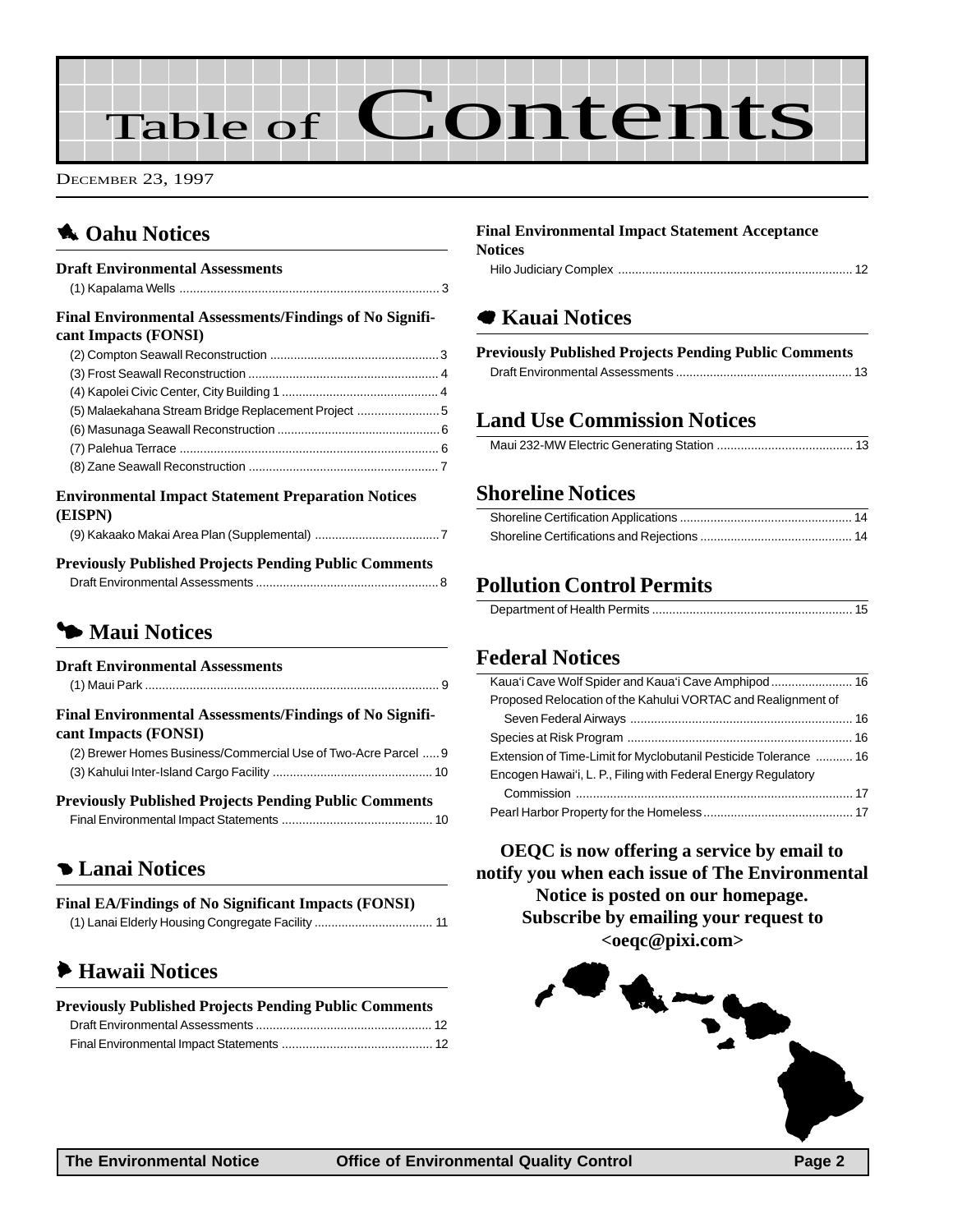**Oahu Notices**

**5**

## <span id="page-2-0"></span>**Draft Environmental Assessments**

## 1 **(1) Kapalama Wells**

| District:             | Honolulu                                    |
|-----------------------|---------------------------------------------|
| TMK:                  | $1 - 6 - 022:007$                           |
| Applicant:            | City and County of Honolulu                 |
|                       | Board of Water Supply                       |
|                       | 630 South Beretania Street                  |
|                       | Honolulu, Hawaii 96843                      |
|                       | Contact: Barry Usagawa (527-5235)           |
|                       | <b>Approving Agency/Accepting</b>           |
| <b>Authority:</b>     | City and County of Honolulu                 |
|                       | Board of Water Supply                       |
|                       | 630 South Beretania Street                  |
|                       | Honolulu, Hawaii 96843                      |
|                       | Contact: Raymond Sato (527-6180)            |
| <b>Consultant:</b>    | R.M. Towill Corporation                     |
|                       | 420 Waiakamilo Road, Suite 411              |
|                       | Honolulu, Hawaii 96817                      |
|                       | Contact: Brian Takeda (842-1133)            |
| <b>Public Comment</b> |                                             |
| <b>Deadline:</b>      | January 22, 1998                            |
| Status:               | DEA First Notice pending public comment.    |
|                       | Address comments to the applicant with      |
|                       | copies to the approving agency or accepting |
|                       | authority, the consultant and OEQC.         |
| <b>Permits</b>        | Pump installation $&$ water use permits     |
|                       | (CWRM), DP map                              |
| Required:             | amendment (city), grading (city) & noise    |
|                       | permits (DOH)                               |

The City and County of Honolulu Board of Water Supply (BWS) proposes to develop two production water wells with pumps and appurtenances at an existing BWS site adjacent to the Makuakane Street entrance to the Kamehameha Schools campus. This facility will be located on an undeveloped 1.023 acre site that is approximately 3/8 mile mauka of the intersection of Likelike Highway and School Street. The project site is within an easement granted to the BWS from Bishop Estate. The proposed project includes the installation of 2 electric pumps, construction of a control building, and paving of an access road, and appurtenances. Only one well will be operation at a time, with the second well on standby. The wells are expected to produce approximately 2 million gallons of potable water per day.

## **Final Environmental Assessments/Findings of No Significant Impacts (FONSI)**

**1**

**9**



**4**

**7**

**2,3, 6, 8**

### **(2) Compton Seawall Reconstruction**

| Waialua                                          |
|--------------------------------------------------|
| $6 - 8 - 10:25$                                  |
| Roger and Jean Compton (254-1817)                |
| 312 Ilimalia Loop                                |
| Kailua, Hawaii 96734                             |
| <b>Approving Agency/Accepting</b>                |
| City and County of Honolulu                      |
| Department of Land Utilization                   |
| 650 South King Street, 7th Floor                 |
| Honolulu, Hawaii 96813                           |
| Contact: Steve Tagawa (523-4817)                 |
| Group 70 International, Inc.                     |
| 925 Bethel Street, 5th Floor                     |
| Honolulu, Hawaii 96813                           |
| Contact: Jeffrey Overton $(523-5866 \times 111)$ |
| <b>Public Challenge</b>                          |
| January 22, 1998                                 |
|                                                  |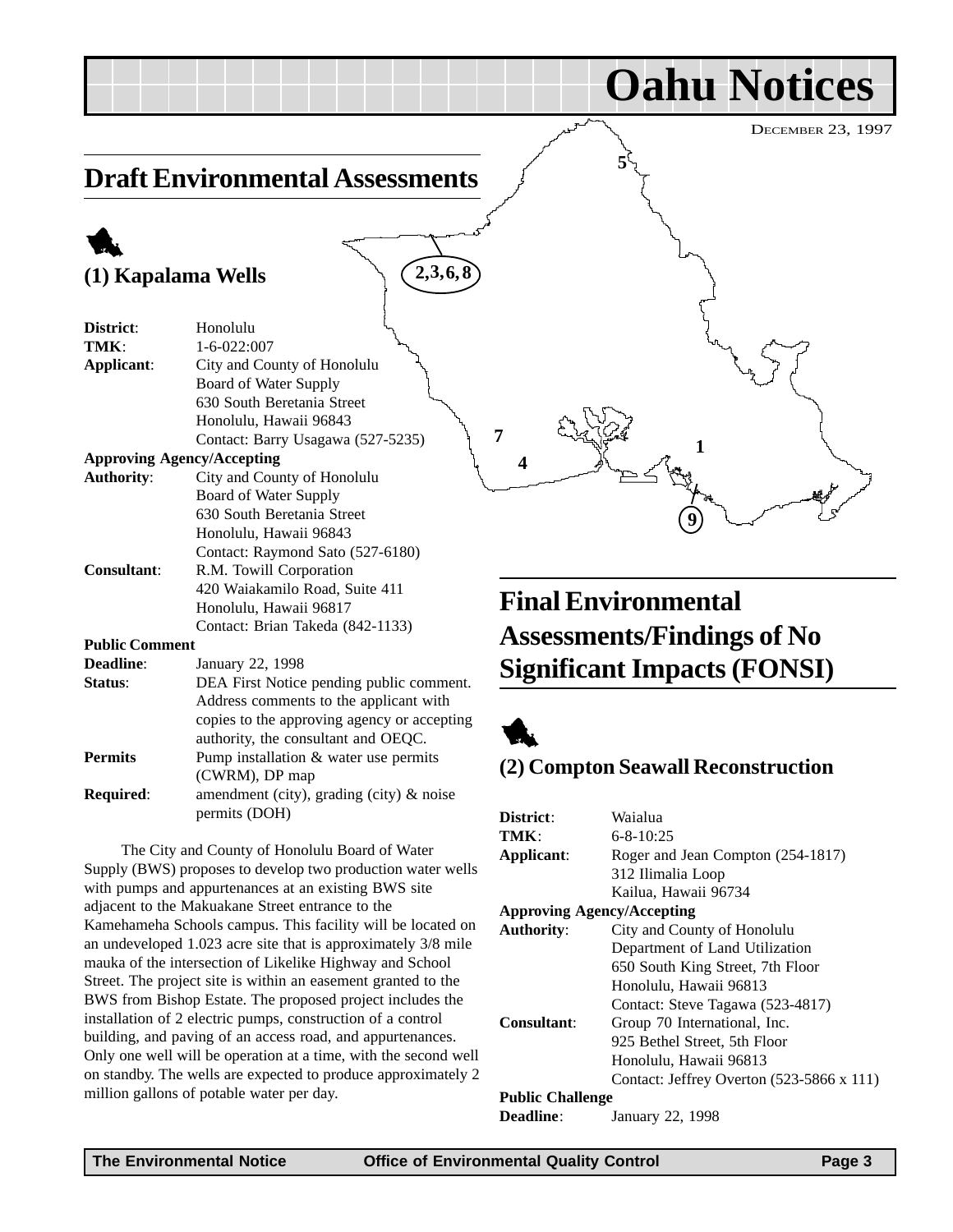## <span id="page-3-0"></span>**Oahu Notices**

DECEMBER 23, 1997

| Status:          | FEA/FONSI issued, project may proceed.  |
|------------------|-----------------------------------------|
| <b>Permits</b>   | Dept. of Army permit, shoreline setback |
| <b>Required:</b> | variance, water quality certification,  |
|                  | building permit                         |

The project site is located along the shoreline in Mokuleia on Oahu's North Shore. The project property is located at 68-701 Farrington Highway, directly across of the eastern entrance to Dillingham Airfield.

The applicants propose to remove an existing unauthorized deteriorated vertical concrete masonry unit (CMU) seawall located along the entire 68-foot length of their property. The existing seawall was constructed without permits between 1975 and 1983. This CMU seawall would be replaced with a modified vertical seawall structure of grouted rocks and boulders of similar height, approximately 9.5 feet on its makai (seaward) side.

The applicants' proposed replacement seawall would be constructed just mauka (landside) of the shoreline as certified by the State on June 12, 1997, and as such, requires the approval of a Shoreline Setback Variance (SV) pursuant to Chapter 23, Revised Ordinances of Honolulu (ROH). The subject property is currently 8,762 square feet in area and lost over 3,200 square feet to erosion between 1958 and 1975. Currently, there are vertical seawalls on either side of the subject property. The seawalls on the two properties to the east (Haleiwa) and immediately to the west (Kaena Point) are also currently the subject of SV applications being considered by the Department of Land Utilization.



### **(3) Frost Seawall Reconstruction**

 $6.910 \cdot 24$ 

**District:** Waialua<br> **TMK:** 6.9.10.2

#### **Public Challenge**

| <b>Deadline</b> : | January 22, 1998                        |
|-------------------|-----------------------------------------|
| Status:           | FEA/FONSI issued, project may proceed.  |
| Permits           | Dept. of Army permit, shoreline setback |
| <b>Required:</b>  | variance, water quality certification,  |
|                   | building permit                         |

The project site is located along the shoreline in Mokuleia on Oahu's North Shore. The project property is located at 68-697 Farrington Highway, directly across of the eastern entrance to Dillingham Airfield.

The applicant proposes to remove an existing unauthorized deteriorated vertical concrete masonry unit (CMU) seawall located along the entire 61-foot length of his property. The existing seawall was constructed without permits between 1967 and 1969. This CMU seawall would be replaced with a modified vertical seawall structure of grouted rocks and boulders of similar height, approximately 9.5 feet on its makai (seaward) side.

The proposed replacement seawall would be constructed just mauka (landside) of the shoreline as certified by the State on June 12, 1997, and as such, requires the approval of a Shoreline Setback Variance (SV) pursuant to Chapter 23, Revised Ordinances of Honolulu (ROH). The subject property is currently 8,061 square feet in area and lost over 2,800 square feet to erosion between 1958 and 1967. Currently, there are vertical seawalls on either side of the subject property. The seawalls on the property immediately to the east (Haleiwa) and the two properties immediately to the west (Kaena Point) are also currently the subject of SV applications being considered by the Department of Land Utilization.



### **(4) Kapolei Civic Center, City Building 1**

|                                   | 17 17 117. <del></del>                           |                   |                                   |
|-----------------------------------|--------------------------------------------------|-------------------|-----------------------------------|
| Applicant:                        | Jack Frost (239-8587)                            | District:         | Ewa                               |
|                                   | P.O. Box 4859                                    | TMK:              | $9-1-16:1$ (por.)                 |
|                                   | Kaneohe, Hawaii 96744                            | Applicant:        | City and County of Honolulu       |
| <b>Approving Agency/Accepting</b> |                                                  |                   | <b>Building Department</b>        |
| <b>Authority:</b>                 | City and County of Honolulu                      |                   | 650 South King Street             |
|                                   | Department of Land Utilization                   |                   | Honolulu, Hawaii 96813            |
|                                   | 650 South King Street, 7th Floor                 |                   | Contact: Warren Sato (527-6370)   |
|                                   | Honolulu, Hawaii 96813                           |                   | <b>Approving Agency/Accepting</b> |
|                                   | Contact: Steve Tagawa (523-4817)                 | <b>Authority:</b> | City and County of Honolulu       |
| <b>Consultant:</b>                | Group 70 International, Inc.                     |                   | <b>Building Department</b>        |
|                                   | 925 Bethel Street, 5th Floor                     |                   | 650 South King Street             |
|                                   | Honolulu, Hawaii 96813                           |                   | Honolulu, Hawaii 96813            |
|                                   | Contact: Jeffrey Overton $(523-5866 \times 111)$ |                   | Contact: Warren Sato (527-6370)   |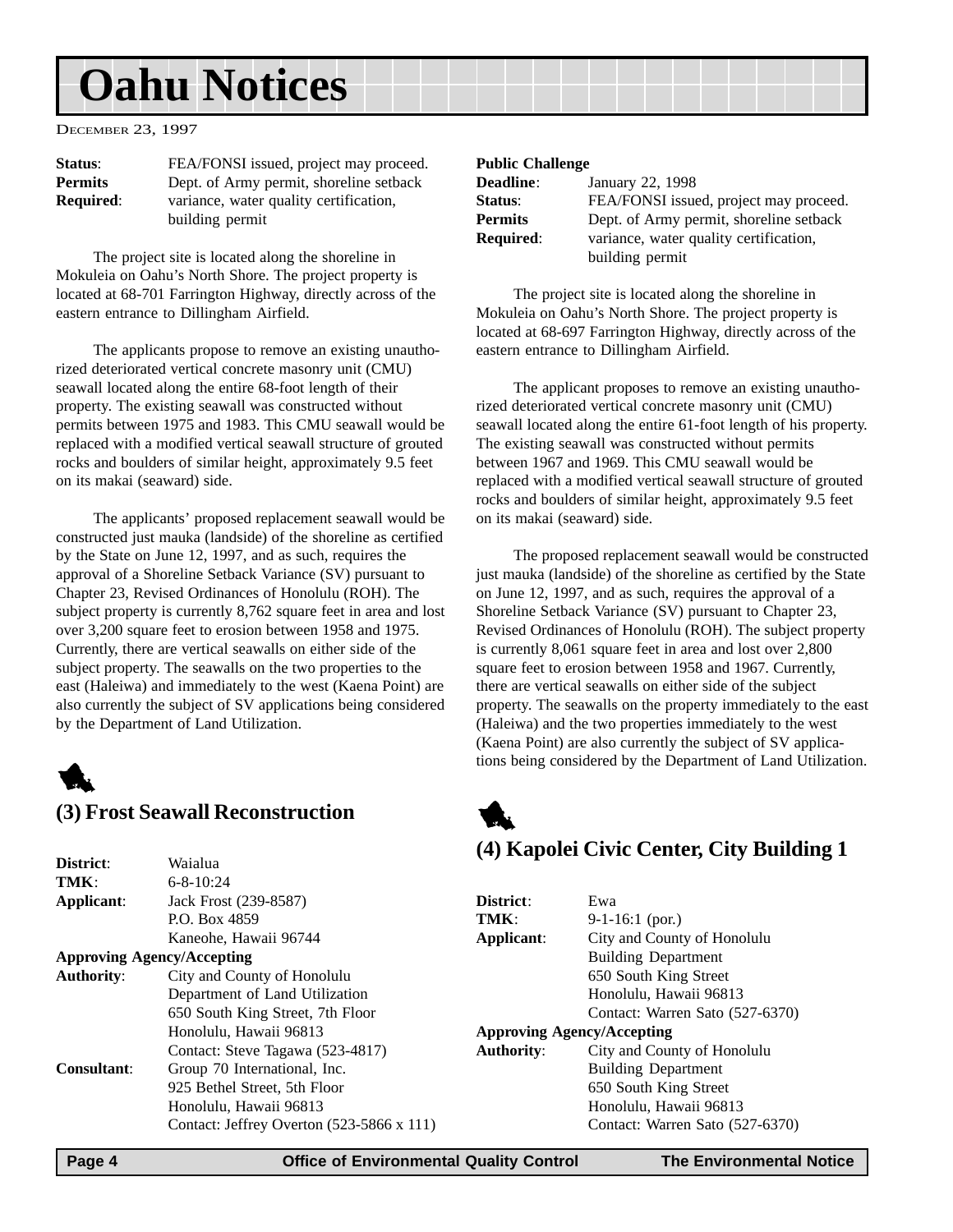<span id="page-4-0"></span>

| <b>Consultant:</b>      | Kober/Hanssen/Mitchell Architects<br>55 Merchant Street, Suite 1400<br>Honolulu, Hawaii 96813-4313<br>Contact: Stanford Lee (528-5462) | Applicant:            |
|-------------------------|----------------------------------------------------------------------------------------------------------------------------------------|-----------------------|
| <b>Public Challenge</b> |                                                                                                                                        |                       |
| Deadline:               | January 22, 1998                                                                                                                       | <b>Approving Age:</b> |
| Status:                 | FEA/FONSI issued, project may proceed.                                                                                                 | <b>Authority:</b>     |
| <b>Permits</b>          | NPDES; Building and Sign; Grubbing/                                                                                                    |                       |
| required:               | Grading                                                                                                                                |                       |

The City and County of Honolulu Building Department has proposed development of City Building 1, the initial development phase of the Kapolei Civic Center. The project will include construction of a three-story government office building, underground and at-grade parking, and associated utility infrastructure. The project will be designed and constructed in conformance with the objectives of the Civic Center District, as stated in the *City of Kapolei Urban Design Plan*.

City Building 1 will be situated in the northern corner of a 7.25-acre block designated for civic center use. Its address will be 1000 Ulu'ohi'a Street. The site is adjacent to the State of Hawaii office complex currently under development.

The project will meet the initial needs of the City and County government to serve the local area population and provide administrative services with regional City and County government offices. City Building 1 will include a Satellite City Hall, Conference Room, Food Service area, Permit Center and possibly a Neighborhood Work Center providing support services. Other City and County functions and agencies to be located within the building have yet to be determined.

The estimated construction cost of the project is approximately \$21 million. It is anticipated that mass grading will begin in January 1998, with building construction to follow in May 1998. Construction activities will not proceed until the appropriate permits and approvals are obtained.



## **(5) Malaekahana Stream Bridge Replacement Project**

**District**: Koolauloa **TMK**: 5-6-02:27; 5-6-01:47; 5-6-06:14

| Applicant:                        | Department of Transportation           |
|-----------------------------------|----------------------------------------|
|                                   | <b>Highways Division</b>               |
|                                   | 869 Punchbowl Street                   |
|                                   | Honolulu, Hawaii 96813                 |
|                                   | Contact: Jeffrey Fujimoto (587-2249)   |
| <b>Approving Agency/Accepting</b> |                                        |
| <b>Authority:</b>                 | Department of Transportation           |
|                                   | <b>Highways Division</b>               |
|                                   | 869 Punchbowl Street                   |
|                                   | Honolulu, Hawaii 96813                 |
|                                   | Contact: Jeffrey Fujimoto (587-2249)   |
| Consultant:                       | Earth Tech, Inc.                       |
|                                   | 700 Bishop Street, Suite 900           |
|                                   | Honolulu, Hawaii 96813                 |
|                                   | Contact: Andrew Tomlinson (523-8874)   |
| <b>Public Challenge</b>           |                                        |
| <b>Deadline:</b>                  | January 22, 1998                       |
| Status:                           | FEA/FONSI issued, project may proceed. |
| <b>Permits</b>                    | Corps of Engineers 404, water quality  |
| Required:                         | certification, CZM consistency, SCAP,  |
|                                   | SMA permits                            |

The State Department of Transportation in cooperation with the Federal Highway Administration proposes to replace the 50-foot bridge over the Malaekahana Stream on Kamehameha Highway in Kahuku, Oahu with a new 105-foot clear single-span bridge with vertical abutments. The replacement bridge is designed to improve the stream flow under the bridge and reduce flooding of Kamehameha Highway and Kahuku Village.

The proposed bridge will be 57 feet wide with two 12 foot travel lanes and two 12-foot shoulders. The replacement bridge will be in the same location as the existing bridge and will increase the finished grade height of the approaches of Kamehameha Highway by one foot. Riprap revetments also will be constructed along the stream banks under the bridge to protect the vertical abutments from scouring. No concrete lining of the stream is proposed for this project.

A 720-foot detour road also will be constructed to accommodate traffic during the construction of the replacement bridge. A 150-foot temporary bridge will be constructed over the Malaekahana Stream 40 feet mauka of the existing bridge. Current drainage patterns will be maintained through all phases of the bridge construction through the placement of four 78" and two 36" inlet culverts under the temporary bridge. The construction of the temporary detour bridge will include temporary, limited stream channelization and back filling around prefabricated culverts to secure the bridge.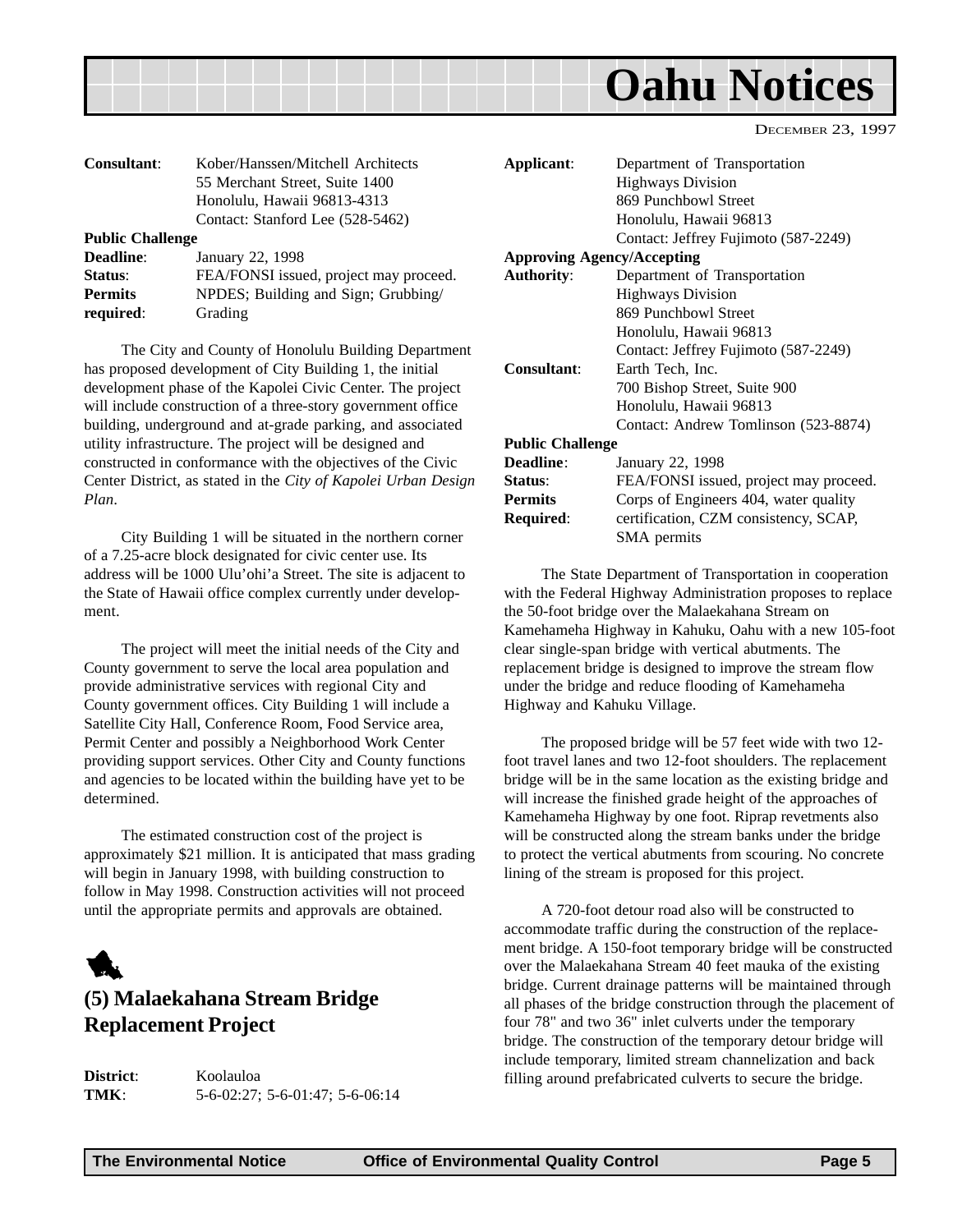## <span id="page-5-0"></span>**Oahu Notices**

DECEMBER 23, 1997

The detour road and temporary bridge, culverts, and all fill material will be removed after construction is completed. The effected project area, including a small wetland patch (less than 100 square feet), will be restored and revegetated following completion of the replacement bridge.



## **(6) Masunaga Seawall Reconstruction**

| District:                         | Waialua                                          |
|-----------------------------------|--------------------------------------------------|
| TMK:                              | $6 - 8 - 10:26$                                  |
| Applicant:                        | Harold and Pauline Masunaga (622-1116)           |
|                                   | 960 Center Street                                |
|                                   | Wahiawa, Hawaii 96786                            |
| <b>Approving Agency/Accepting</b> |                                                  |
| <b>Authority:</b>                 | City and County of Honolulu                      |
|                                   | Department of Land Utilization                   |
|                                   | 650 South King Street, 7th Floor                 |
|                                   | Honolulu, Hawaii 96813                           |
|                                   | Contact: Steve Tagawa (523-4817)                 |
| Consultant:                       | Group 70 International, Inc.                     |
|                                   | 925 Bethel Street, 5th Floor                     |
|                                   | Honolulu, Hawaii 96813                           |
|                                   | Contact: Jeffrey Overton $(523-5866 \times 111)$ |
| <b>Public Challenge</b>           |                                                  |
| <b>Deadline:</b>                  | January 22, 1998                                 |
| Status:                           | FEA/FONSI issued, project may proceed.           |
| <b>Permits</b>                    | Dept. of Army permit, shoreline setback          |
| Required:                         | variance, water quality certification,           |
|                                   | building permit                                  |

The project site is located along the shoreline in Mokuleia on Oahu's North Shore. The project property is located at 68-705 Farrington Highway, directly across of the eastern entrance to Dillingham Airfield.

The applicants propose to remove an existing unauthorized deteriorated vertical concrete masonry unit (CMU) seawall located along the entire 68-foot length of their property. The existing seawall was constructed without permits between 1967 and 1969. This CMU seawall would be replaced with a modified vertical seawall structure of grouted rocks and boulders of similar height, approximately 9.5 feet on its makai (seaward) side.

The proposed replacement seawall would be constructed just mauka (landside) of the shoreline as certified by the State on June 12, 1997, and as such, requires the approval of a Shoreline Setback Variance (SV) pursuant to Chapter 23,

Revised Ordinances of Honolulu (ROH). The subject property is currently 8,551 square feet in area and lost over 3,200 square feet since 1958. Currently, there are vertical seawalls on either side of the subject property. The seawalls on the three adjacent properties to the east (Haleiwa) are also currently the subject of SV applications being considered by the Department of Land Utilization.



## **(7) Palehua Terrace**

| District:                         | Ewa                                    |
|-----------------------------------|----------------------------------------|
| TMK:                              | $9 - 2 - 19:33$                        |
| Applicant:                        | Finance Realty, Ltd.                   |
|                                   | 1164 Bishop Street, Suite 1100         |
|                                   | Honolulu, Hawaii 96813                 |
|                                   | Contact: Howard Murai (548-5175)       |
| <b>Approving Agency/Accepting</b> |                                        |
| <b>Authority:</b>                 | Rental Housing Trust Fund Commission   |
|                                   | 677 Queen Street, Suite 300            |
|                                   | Honolulu, Hawaii 96813                 |
|                                   | Contact: Ms. Kwan Low (587-0797)       |
| <b>Consultant:</b>                | Helber Hastert & Fee, Planners         |
|                                   | 733 Bishop Street, Suite 2590          |
|                                   | Honolulu, Hawaii 96813                 |
|                                   | Contact: Wendie McAllaster (545-2055)  |
| <b>Public Challenge</b>           |                                        |
| <b>Deadline:</b>                  | January 22, 1998                       |
| Status:                           | FEA/FONSI issued, project may proceed. |
| <b>Permits</b>                    | NPDES, noise, sewer, water, drainage,  |
| Required:                         | grading, building, right-of-way        |

Finance Realty, Ltd. proposes to develop 148 multifamily rental apartment units on a 10.75-acre site along Palahia Street in Makakilo. The project conforms with the current site zoning (A-1 Low Density Apartment District) and State and County land use plans and policies. All Palehua Terrace units will be affordable for families earning 60 percent or less of the median income for the Honolulu area.

Rental Housing Trust Funds are anticipated to be used as part of the financing for this development, thereby triggering Chapter 343, HRS. A Final EIS, dated January 1979, was prepared by the U.S. Department of Housing and Urban Development for the entire Makakilo Master Planned Community, of which this project is a part. This Draft Environmental Assessment has been prepared as a means of updating and supplementing the EIS.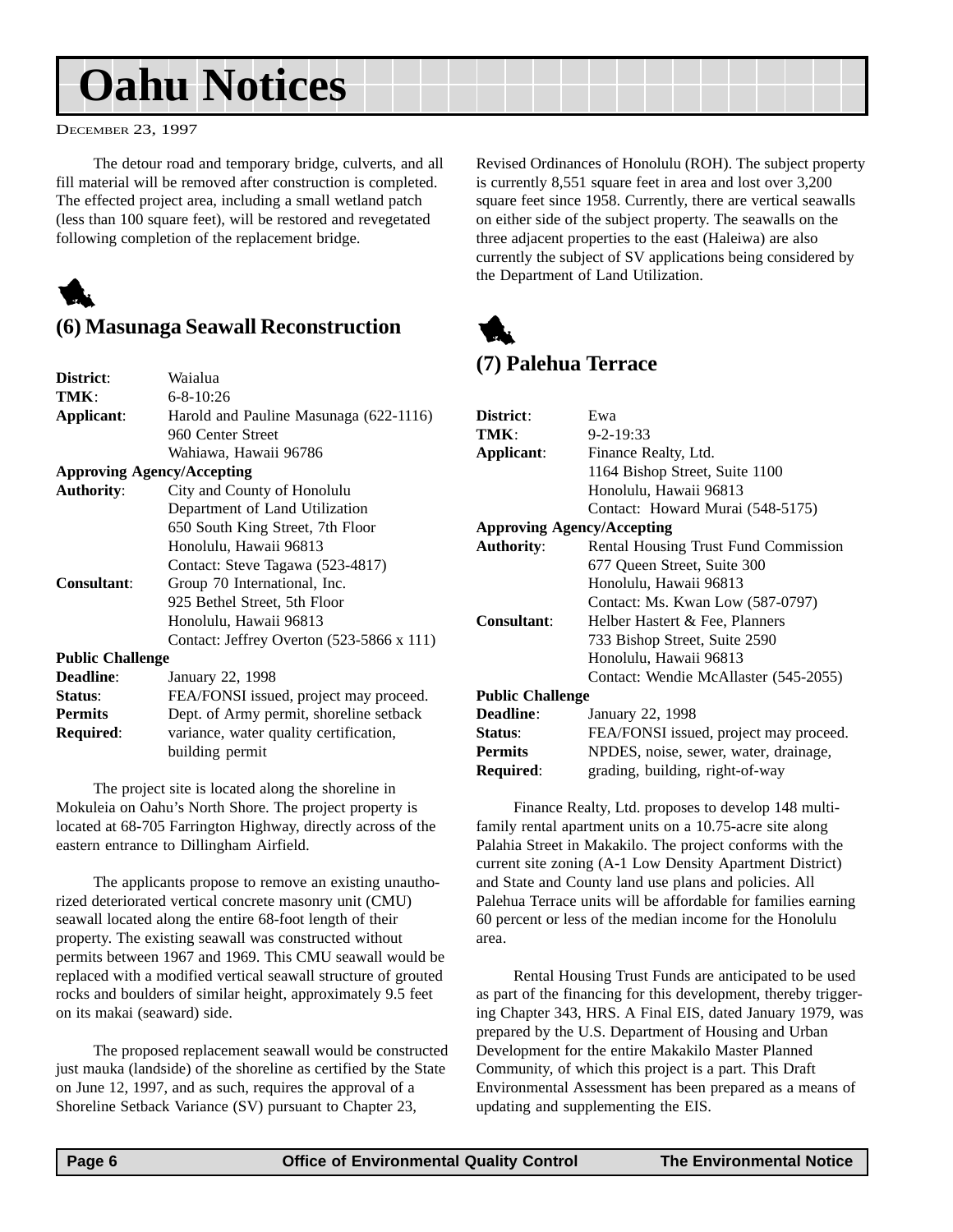<span id="page-6-0"></span>

The Palehua Terrace housing project will consist of 13 two-story apartment buildings, a multi-purpose building, and ancillary support infrastructure. The vacant, gently sloping site will be terraced to minimize construction grading and take advantage of view opportunities.



### **(8) Zane Seawall Reconstruction**

| District:               | Waialua                                          |
|-------------------------|--------------------------------------------------|
| TMK:                    | $6 - 8 - 10:23$                                  |
| Applicant:              | Henry and Rosaline Zane                          |
|                         | 3027 Herman Street                               |
|                         | Honolulu, Hawaii 96816                           |
|                         | Contact: Patricia Bain (623-9530)                |
|                         | <b>Approving Agency/Accepting</b>                |
| <b>Authority:</b>       | City and County of Honolulu                      |
|                         | Department of Land Utilization                   |
|                         | 650 South King Street, 7th Floor                 |
|                         | Honolulu, Hawaii 96813                           |
|                         | Contact: Steve Tagawa (523-4817)                 |
| <b>Consultant:</b>      | Group 70 International, Inc.                     |
|                         | 925 Bethel Street, 5th Floor                     |
|                         | Honolulu, Hawaii 96813                           |
|                         | Contact: Jeffrey Overton $(523-5866 \times 111)$ |
| <b>Public Challenge</b> |                                                  |
| <b>Deadline:</b>        | January 22, 1998                                 |
| Status:                 | FEA/FONSI issued, project may proceed.           |
| <b>Permits</b>          | Dept. of Army permit, shoreline setback          |
| Required:               | variance, water quality certification,           |
|                         | building permit                                  |

The project site is located along the shoreline in Mokuleia on Oahu's North Shore. The project property is located at 68-695 Farrington Highway, directly across of the eastern entrance to Dillingham Airfield.

The applicants propose to remove an existing deteriorated vertical concrete masonry unit (CMU) seawall located along the entire 61-foot length of their property. The existing seawall, originally constructed between 1961 and 1967, was previously reconstructed between 1982 and 1984. The proposed replacement seawall would be a modified vertical seawall consisting of grouted rocks and boulders matching the existing CMU seawall's height of approximately 9.5 feet on its makai (seaward) side.

The proposed replacement seawall would be constructed just mauka (landside) of the shoreline as certified by the State on June 12, 1997, and as such, requires the approval of a Shoreline Setback Variance (SV) pursuant to Chapter 23, Revised Ordinances of Honolulu (ROH). The subject property is currently 8,250 square feet in area and lost approximately 2,600 square feet to erosion between 1958 and 1967. Currently, there are vertical seawalls on either side of the property. The seawalls on three adjacent properties to the west (Kaena Point) of the project site are also currently the subject of SV applications being considered by the Department of Land Utilization.

## **Environmental Impact Statement Preparation Notices (EISPN)**



## **(9) Kakaako Makai Area Plan (Supplemental)**

| District:                         | Honolulu                                    |
|-----------------------------------|---------------------------------------------|
| TMK:                              | 2-1-15, 58, 59, 60                          |
| Applicant:                        | Hawaii Community Development Authority      |
|                                   | 677 Ala Moana Boulevard, Suite 1001         |
|                                   | Honolulu, Hawaii 96813                      |
|                                   | Contact: Susan Tamura (587-2865)            |
| <b>Approving Agency/Accepting</b> |                                             |
| <b>Authority:</b>                 | Governor, State of Hawaii                   |
|                                   | c/o Office of Environmental Quality Control |
|                                   | 235 South Beretania Street                  |
|                                   | Honolulu, Hawaii 96813                      |
| <b>Consultant:</b>                | Wilson Okamoto & Associates, Inc.           |
|                                   | 1907 South Beretania Street, Suite 400      |
|                                   | Honolulu, Hawaii 96826                      |
|                                   | Contact: Rodney Funakoshi (946-2277)        |
| <b>Public Comment</b>             |                                             |
| <b>Deadline:</b>                  | January 22, 1998                            |
| Status:                           | EISPN First Notice pending public com-      |
|                                   | ment. Address comments to the applicant     |
|                                   | with copies to the approving agency or      |
|                                   | accepting authority, the consultant and     |
|                                   | OEOC.                                       |

The Hawaii Community Development Authority (HCDA) proposes to revise its Kakaako Makai Area Plan which was last revised in 1990. The Kakaako Makai Area Plan sets forth the development objectives and rationale for the orderly redevelopment of the Kakaako District's Makai Area.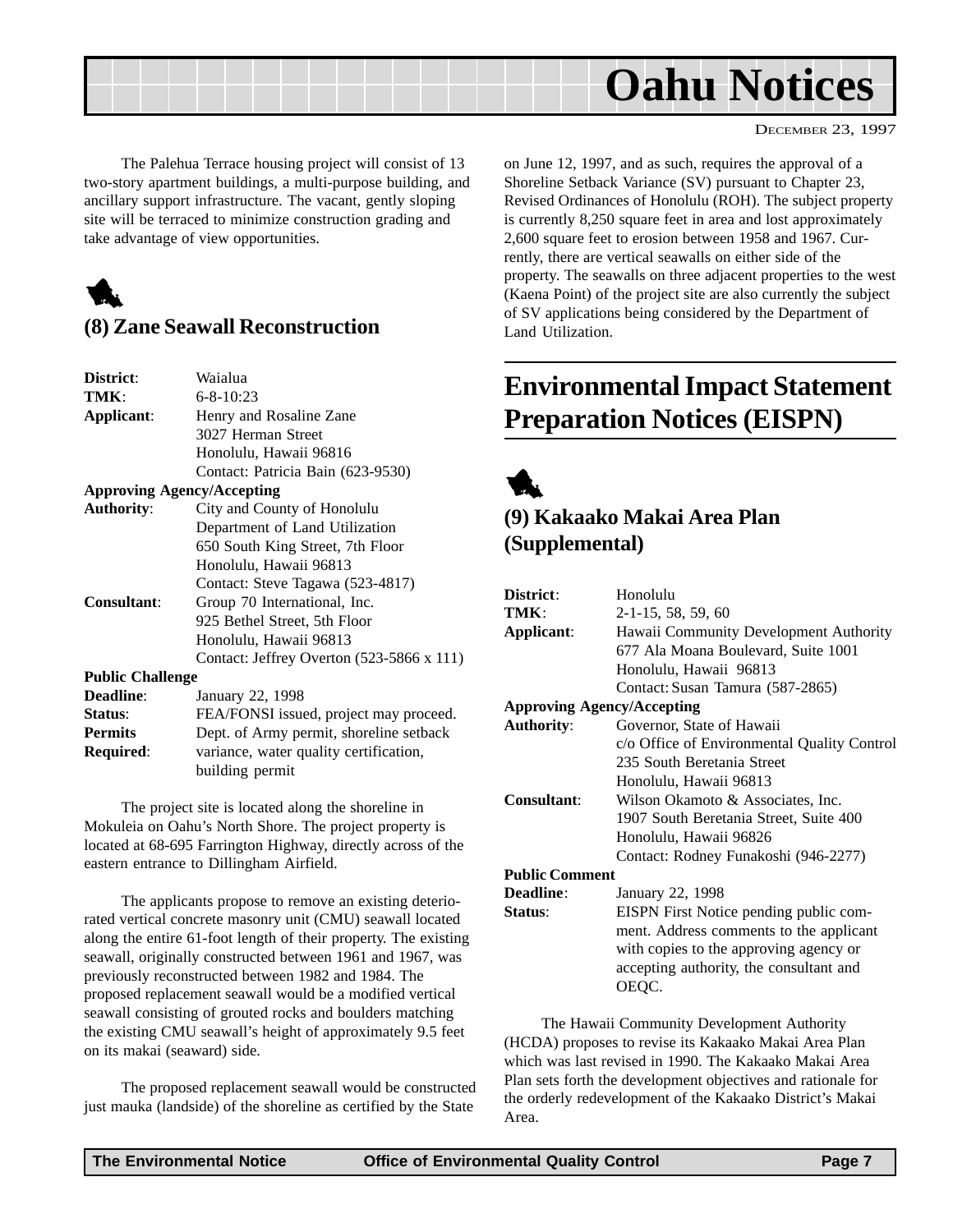## <span id="page-7-0"></span>**Oahu Notices**

DECEMBER 23, 1997

The Kakaako Makai Area extends south of Ala Moana Boulevard from Kewalo Basin to Honolulu Harbor. Also included is the parcel bounded by Nimitz Highway, Bishop and Richards Streets, and Ala Moana Boulevard. The majority of the area is currently used for bulk loading maritime and light industrial warehouse use. The Kakaako Makai Area Plan proposes an extensive program of parks and other public amenities, which will be funded largely from revenues derived from on-site development.

Previous Supplemental EIS's were prepared for the Makai Area Plan in 1985, 1990 and 1994. The SEIS will evaluate probable impacts which may result from proposed revisions to the Kakaako Makai Area Plan. Major revisions from the previous plan prepared in 1994 include changes in land use, including provisions for limited hotel development and industrial use, and a revised roadway plan. The portions of the proposed Makai Area Plan which remain unchanged from the 1994 plan will not be assessed in the SEIS.

## **Previously Published Projects Pending Public Comments**

#### **Draft Environmental Assessments**

#### $\triangle$  **Malae Communications Station Tower Facility**

| Applicant:        | Hawaiian Electric Company, Inc.          |
|-------------------|------------------------------------------|
|                   | 820 Ward Avenue                          |
|                   | Honolulu, Hawaii 96814                   |
|                   | Contact: Ken Morikami (543-7819)         |
|                   | <b>Approving Agency/Accepting</b>        |
| <b>Authority:</b> | Department of Land and Natural Resources |

Land Division P.O. Box 621 Honolulu, Hawaii 96809 Contact: Lauren Tanaka (587-0385)

#### **Public Comment**

**Deadline:** DLNR has extended the comment period to January 22, 1998.

#### **1** Manana Exploratory Well

| Applicant: | City and County of Honolulu       |
|------------|-----------------------------------|
|            | Board of Water Supply             |
|            | 630 South Beretania Street        |
|            | Honolulu, Hawaii 96843            |
|            | Contact: Barry Usagawa (527-5235) |
|            |                                   |

#### **Approving Agency/Accepting**

| <b>Authority:</b>     | City and County of Honolulu      |
|-----------------------|----------------------------------|
|                       | Board of Water Supply            |
|                       | 630 South Beretania Street       |
|                       | Honolulu, Hawaii 96843           |
|                       | Contact: Raymond Sato (527-6180) |
| <b>Public Comment</b> |                                  |
|                       |                                  |

#### **Deadline**: January 7, 1998

#### **1** Moanalua Road 36-Inch Transmission Main

| Applicant:                        | City and County of Honolulu       |  |  |
|-----------------------------------|-----------------------------------|--|--|
|                                   | Board of Water Supply             |  |  |
|                                   | 630 South Beretania Street        |  |  |
|                                   | Honolulu, Hawaii 96843            |  |  |
|                                   | Contact: Barry Usagawa (527-5235) |  |  |
| <b>Approving Agency/Accepting</b> |                                   |  |  |
| <b>Authority:</b>                 | City and County of Honolulu       |  |  |
|                                   | Board of Water Supply             |  |  |
|                                   | 630 South Beretania Street        |  |  |
|                                   | Honolulu, Hawaii 96843            |  |  |
|                                   | Contact: Raymond Sato (527-6180)  |  |  |
| <b>Public Comment</b>             |                                   |  |  |
| <b>Deadline:</b>                  | January 7, 1998                   |  |  |

#### 1 **Salt Lake Boulevard 36-Inch Transmission Main**

| Applicant:                        | City and County of Honolulu       |  |  |
|-----------------------------------|-----------------------------------|--|--|
|                                   | Board of Water Supply             |  |  |
|                                   | 630 South Beretania Street        |  |  |
|                                   | Honolulu, Hawaii 96843            |  |  |
|                                   | Contact: Barry Usagawa (527-5235) |  |  |
| <b>Approving Agency/Accepting</b> |                                   |  |  |
| <b>Authority:</b>                 | City and County of Honolulu       |  |  |
|                                   | Board of Water Supply             |  |  |
|                                   | 630 South Beretania Street        |  |  |
|                                   | Honolulu, Hawaii 96843            |  |  |
|                                   | Contact: Raymond Sato (527-6180)  |  |  |
| <b>Public Comment</b>             |                                   |  |  |
| Deadline:                         | January 7, 1998                   |  |  |

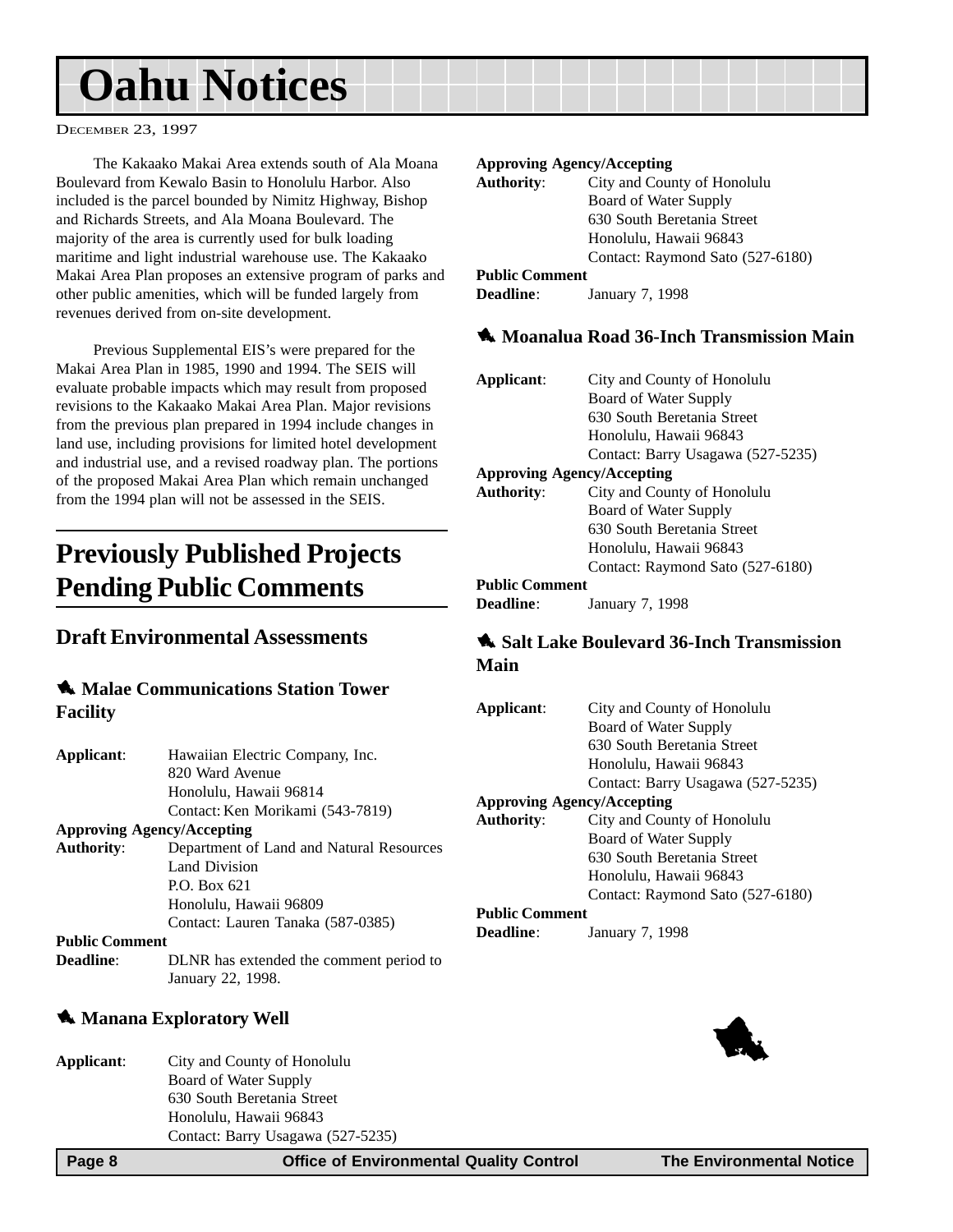## **Maui Notices**

DECEMBER 23, 1997

<span id="page-8-0"></span>

Lower Honoapiilani Road in Honokowai, Lahaina, Maui, Hawaii. The Maui Park consists of 288 studios, one-bedroom and two-bedroom units which are rented as short-term and extended-stay visitor accommodations.

The applicant is seeking the flexibility to convert all or a portion of the units to time share units. In order for any conversion to occur, the property must be zoned "Hotel" since time share operations are permitted only within the County's "Hotel" zoning district. To effectuate the conversion, an amendment to the West Maui Community Plan from "Multi-Family" to "Hotel" and a change in zoning from "A-2 Apartment" to "H-M Hotel" district are necessary for the subject property. There are no physical improvements to the property associated with the conversion.

#### **TMK**: 3-5-01:por. 63 **Applicant**: C. Brewer Homes, Inc. 255-A E. Waiko Road Wailuku, Hawaii 96793 Contact: Scott Nunokawa (242-6833) **Approving Agency/Accepting Authority**: County of Maui, Planning Department 250 South High Street Wailuku, Hawaii 96793 Contact: Colleen Suyama (243-7735) **Consultant**: Munekiyo & Arakawa, Inc. 305 High Street, Suite 104 Wailuku, Hawaii 96793 Contact: Milton Arakawa (244-2015)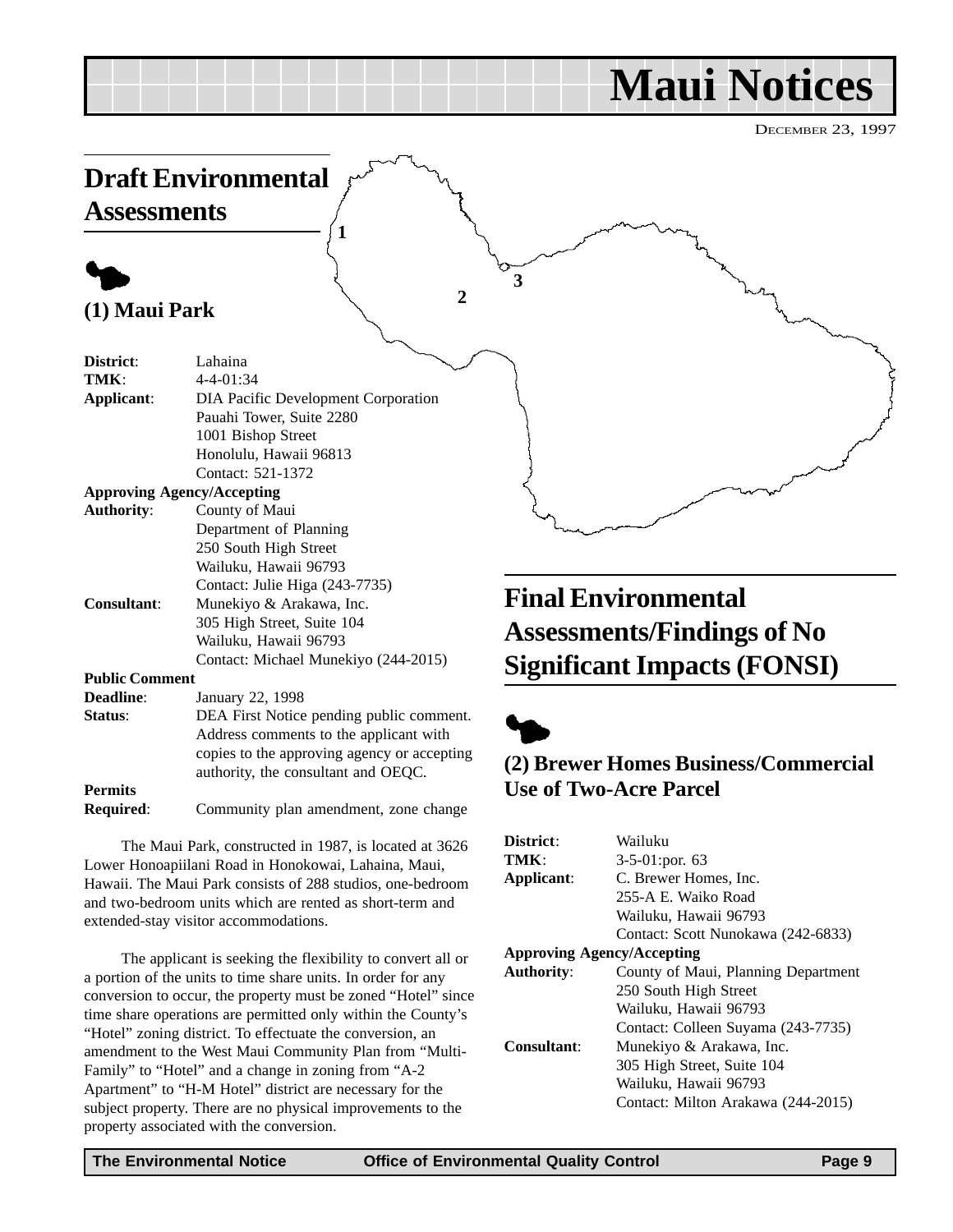## <span id="page-9-0"></span>**Maui Notices**

DECEMBER 23, 1997

#### **Public Challenge**

| <b>Deadline:</b> | January 22, 1998                           |
|------------------|--------------------------------------------|
| Status:          | FEA/FONSI issued, project may proceed.     |
| <b>Permits</b>   | Reclassification to Urban District; Commu- |
| required:        | nity Plan amendment; zoning change.        |

The proposed project involves the redesignation of a 1.922 acre remnant parcel created by the proposed realignment of the Kuikahi Drive Extension's east-west connector to Honoapiilani Highway. The Wailuku-Kahului Community Plan includes the subject property as a portion of Wailuku Project District 3, now identified as the master planned community "Kehalani." Subsequent to the Community Plan designation, the applicant proposed to extend Kuikahi Drive in a curvilinear manner to link with Waiale Road. The Kuikahi Drive Extension formed the boundaries of the Project District zoning designation which excluded the subject property. After zoning had been granted, the County of Maui proposed the roadway realignment in order to create a 90 degree intersection with Waiale Road and a new roadway linking with the Maui Lani Project.

Business/Commercial use on the site is anticipated to complement the Kehalani community, portions of which are under construction. Kehalani contains approximately 547 acres bounded generally by Wailuku Heights to the west, existing Wailuku Town to the north, Waiale Road to the east, and Kuakahi Drive, the future Kuikahi Drive Extension, and the subject parcel to the south. The project district contains a mix of land uses including residential, village mixed use, and park/open space.

Immediately adjacent to the subject property, commercial uses are proposed as part of Kehalani. While specific commercial uses for the subject property have not been defined, the property is proposed to be developed in accordance with market demand. Development is anticipated to be compatible with the adjacent project district and other surrounding uses.



| District:  | Wailuku                               |
|------------|---------------------------------------|
| TMK:       | $3 - 7 - 08 & 3 - 7 - 10$             |
| Applicant: | Department of Transportation, Harbors |
|            | Division                              |
|            | 79 South Nimitz Highway               |
|            | Honolulu, Hawaii 96813                |
|            | Contact: Glenn Soma (587-2503)        |
|            |                                       |

#### **Approving Agency/Accepting**

| <b>Authority:</b>       | Department of Transportation, Harbors |  |
|-------------------------|---------------------------------------|--|
|                         | Division                              |  |
|                         | 79 South Nimitz Highway               |  |
|                         | Honolulu, Hawaii 96813                |  |
|                         | Contact: Glenn Soma (587-2503)        |  |
| <b>Public Challenge</b> |                                       |  |
| <b>Deadline:</b>        | January 22, 1998                      |  |

| реациис.         | Jaliual y 22, 1990                     |
|------------------|----------------------------------------|
| Status:          | FEA/FONSI issued, project may proceed. |
| <b>Permits</b>   | Army Corps of Engineers Sec. 10, NPDES |
| <b>Required:</b> | (Construction Dewatering)              |

Maui's inter-island cargo operations occupy the congested Pier 2 and 3 sections of Kahului Harbor. Breakbulk, neobulk, containerized cargo, petroleum, propane gas, sand and cement operations mingle with customers' vehicles in an inefficient and unsafe environment. The State Department of Transportation Harbors Division purchased additional acreage to help alleviate this problem, and has masterplanned the site to maximize safety and efficiency and address the projected growth in inter-island cargo volumes.

The various cargo operations were studied to derive cargo volume correlations with spatial requirements. It was concluded that the current allocations of space are deficient. Growth of cargo volumes will require reconfiguration of the entire 22-acre site. The master-planned projects include: Relocations of various operations; clearing, grading and paving of additional lands; modifications to existing structure(s); pier and pavement strengthening; and security fencing and lighting.

## **Previously Published Projects Pending Public Comments**

#### **Final Environmental Impact Statements**

#### 3 **Kahului Airport Improvements**

| Applicant:        | Department of Transportation, Airports      |
|-------------------|---------------------------------------------|
|                   | Division                                    |
|                   | Honolulu International Airport              |
|                   | 400 Rodgers Boulevard, Suite 700            |
|                   | Honolulu, Hawaii 96819-1880                 |
|                   | Contact: Jerry Matsuda (838-8600)           |
|                   | <b>Approving Agency/Accepting</b>           |
| <b>Authority:</b> | Governor, State of Hawaii                   |
|                   | c/o Office of Environmental Quality Control |
|                   | 235 South Beretania Street, Suite 702       |
|                   | Honolulu, Hawaii 96813                      |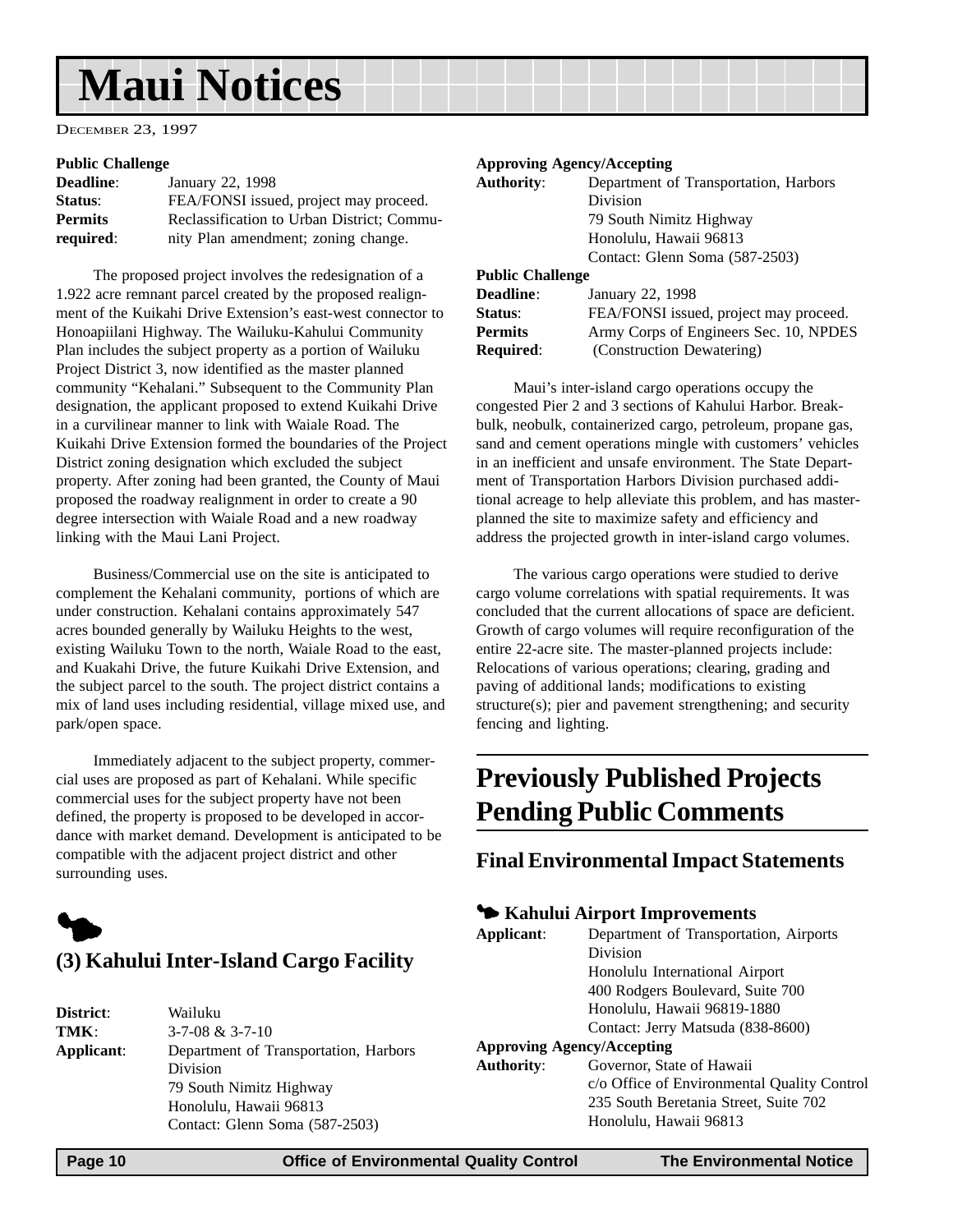<span id="page-10-0"></span>

and Federal Aviation Administration (FAA) 800 Independence Avenue, SW Washington, D.C. 20591 Contact: FAA Assistant Administrator (202-267-8938)

**Status:** FEIS currently being reviewed by the Office of Environmental Quality Control.



**Lanai Notices**

## **Final EA/Findings of No Significant Impacts (FONSI)**

## $\bullet$

### **(1) Lanai Elderly Housing Congregate Facility**

| District:                         | Lanai                          |  |  |
|-----------------------------------|--------------------------------|--|--|
| TMK:                              | $4 - 9 - 04:50$                |  |  |
| Applicant:                        | County of Maui, CDBG Office    |  |  |
|                                   | 200 South High Street          |  |  |
|                                   | Wailuku, Hawaii 96793          |  |  |
|                                   | Contact: Lee Dodson (243-7213) |  |  |
| <b>Approving Agency/Accepting</b> |                                |  |  |
| <b>Authority:</b>                 | County of Maui, CDBG Office    |  |  |
|                                   |                                |  |  |

200 South High Street Wailuku, Hawaii 96793 Contact: Lee Dodson (243-7213)

#### **Public Challenge**

| <b>Deadline:</b> | January 22, 1998                          |
|------------------|-------------------------------------------|
| <b>Status:</b>   | FEA/FONSI issued, project may proceed.    |
| <b>Permits</b>   | Demolition & building permits, redevelop- |
| required:        | ment approvals                            |

Hale Mahaolu, a Maui based not-for-profit corporation, proposes to construct an expansion to the Lanai Elderly Housing Congregate Facility. The proposed expansion will provide a 3,072 square foot facility for senior citizen programs, meetings and activities. The expanded facility will be available for use by the general senior population of Lanai, in addition to the residents of the Lanai Elderly Housing Project.



Hale Mahaolu has been awarded approximately \$2.5 million from the U.S. Department of Agriculture's (USDA) Rural Development Program to develop a 24-unit rental housing project for the elderly on the Island of Lanai. The USDA Rural Development grant includes funding for a 1,056 square foot congregate facility as part of the housing development. The County of Maui proposes to grant \$250,000 of Community Development Block Grant (CDBG) funds to Hale Mahaolu in order to provide an expanded congregate facility. An expansion of the facility will provide an area that could accommodate a wider range of activities for the senior population, both from the housing complex and the community.

The proposed facility will consist of a single story, plantation architectural design, 3,072 square foot, wood frame structure on a concrete slab. The building will include kitchen facilities, a large community meeting room, restrooms, laundry room, office space for senior service agencies and covered lanai area. Approximately 13 parking stalls will be provided on-site for the facility. The project is located in Lanai City, on proper owned by Lanai Company and leased to Hale Mahaolu for a term of at least 75 years.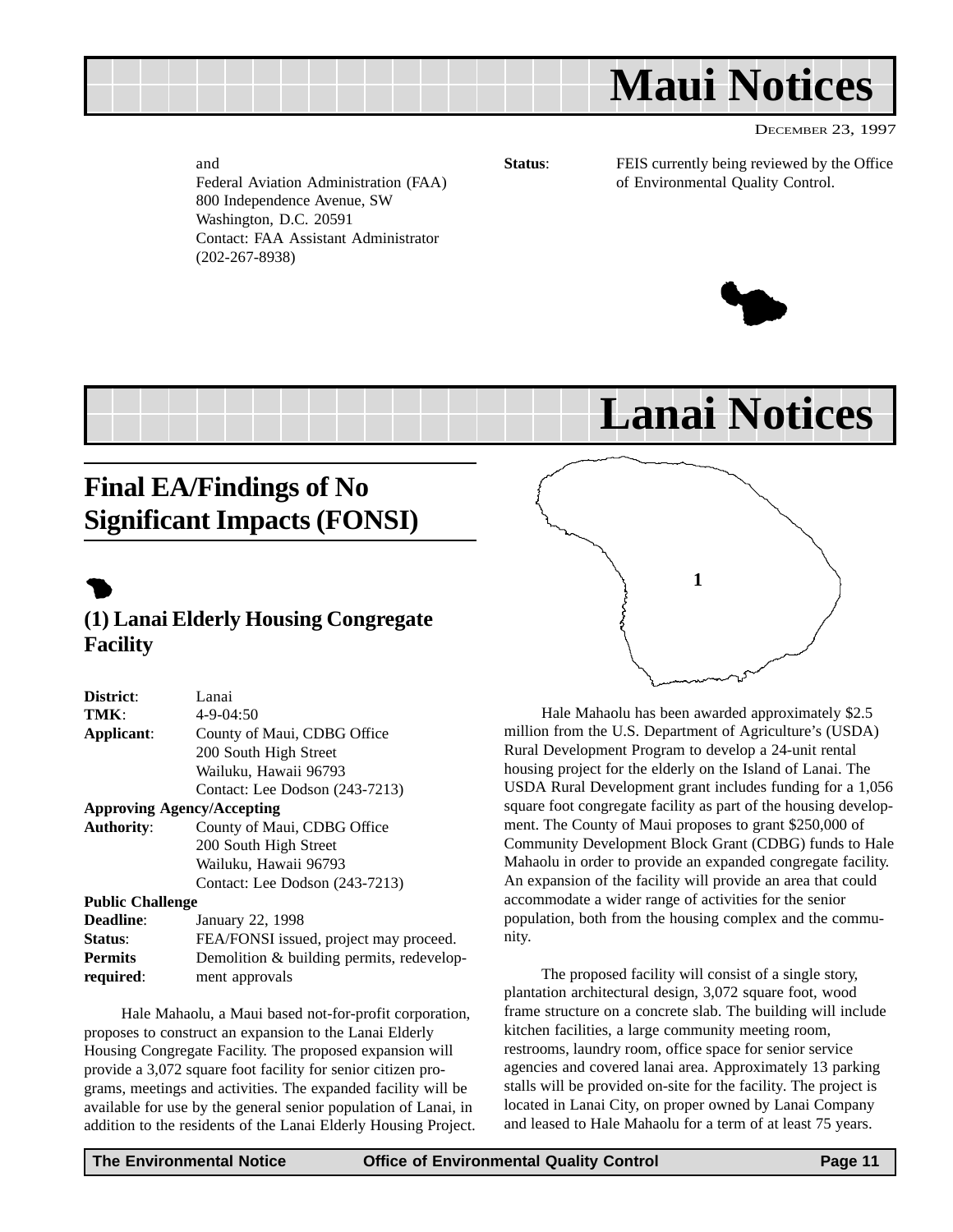## <span id="page-11-0"></span>**Hawaii Notices**

DECEMBER 23, 1997

## **Previously Published Projects Pending Public Comments**

### **Draft Environmental Assessments**

### 6 **Alii Drive 12-Inch Waterline Replacement**

**Applicant**: County of Hawaii Department of Water Supply 25 Aupuni Street Hilo, Hawaii 96720 Contact: Glen Ahuna (961-8660) **Approving Agency/Accepting Authority**: Same as above. **Public Comment**

**Deadline**: January 7, 1998

## **Final Environmental Impact Statements**

#### 6 **University of Hawaii at Hilo, University Park**

| Applicant:        | Department of Accounting and General<br><b>Services</b> | <b>Final E</b>                          |
|-------------------|---------------------------------------------------------|-----------------------------------------|
|                   | 1151 Punchbowl Street, Room 427                         |                                         |
|                   | Honolulu, Hawaii 96813                                  | <b>Stateme</b>                          |
|                   | Contact: Gina Ichiyama (586-0474)                       |                                         |
|                   | <b>Approving Agency/Accepting</b>                       |                                         |
| <b>Authority:</b> | Governor, State of Hawaii                               | <b>Hilo Judio</b>                       |
|                   |                                                         |                                         |
|                   | c/o Office of Environmental Quality Control             |                                         |
|                   | 235 South Beretania Street, Suite 702                   | :Applicant:                             |
|                   | Honolulu, Hawaii 96813                                  |                                         |
| Status:           | FEIS currently being reviewed by the Office             |                                         |
|                   | of Environmental Quality Control.                       |                                         |
|                   | <b>Waimea-Paauilo Watershed</b>                         | <b>Approving A</b><br><b>Authority:</b> |
| Applicant:        | Department of Agriculture                               |                                         |
|                   | P.O. Box 22159                                          |                                         |
|                   | Honolulu, Hawaii 96823-2159                             |                                         |
|                   | Contact: Paul Matsuo (973-9473)                         | Status:                                 |
|                   | <b>Approving Agency/Accepting</b>                       |                                         |
| <b>Authority:</b> | Governor, State of Hawaii                               |                                         |
|                   | c/o Office of Environmental Quality Control             |                                         |
|                   | 235 South Beretania Street, Suite 702                   |                                         |
|                   | Honolulu, Hawaii 96813                                  |                                         |
| Status:           | FEIS currently being reviewed by the Office             |                                         |
|                   | of Environmental Quality Control.                       |                                         |
|                   |                                                         |                                         |
|                   |                                                         |                                         |

## **Final Environmental Impact** *State Acceptance Notices*

## **Hilo Complex**

|                                   | :Applicant:       | Department of Accounting and General        |
|-----------------------------------|-------------------|---------------------------------------------|
|                                   |                   | <b>Services</b>                             |
|                                   |                   | 1151 Punchbowl Street                       |
|                                   |                   | Honolulu, Hawaii 96813                      |
|                                   |                   | Contact: Ralph Yukumoto (586-0488)          |
| <b>Approving Agency/Accepting</b> |                   |                                             |
|                                   | <b>Authority:</b> | Governor, State of Hawaii                   |
|                                   |                   | c/o Office of Environmental Quality Control |
|                                   |                   | 235 South Beretania Street, Suite 702       |
|                                   |                   | Honolulu, Hawaii 96813                      |
|                                   | Status:           | Accepted by the Governor, State of Hawaii   |
|                                   |                   | on December 5, 1997.                        |
|                                   |                   |                                             |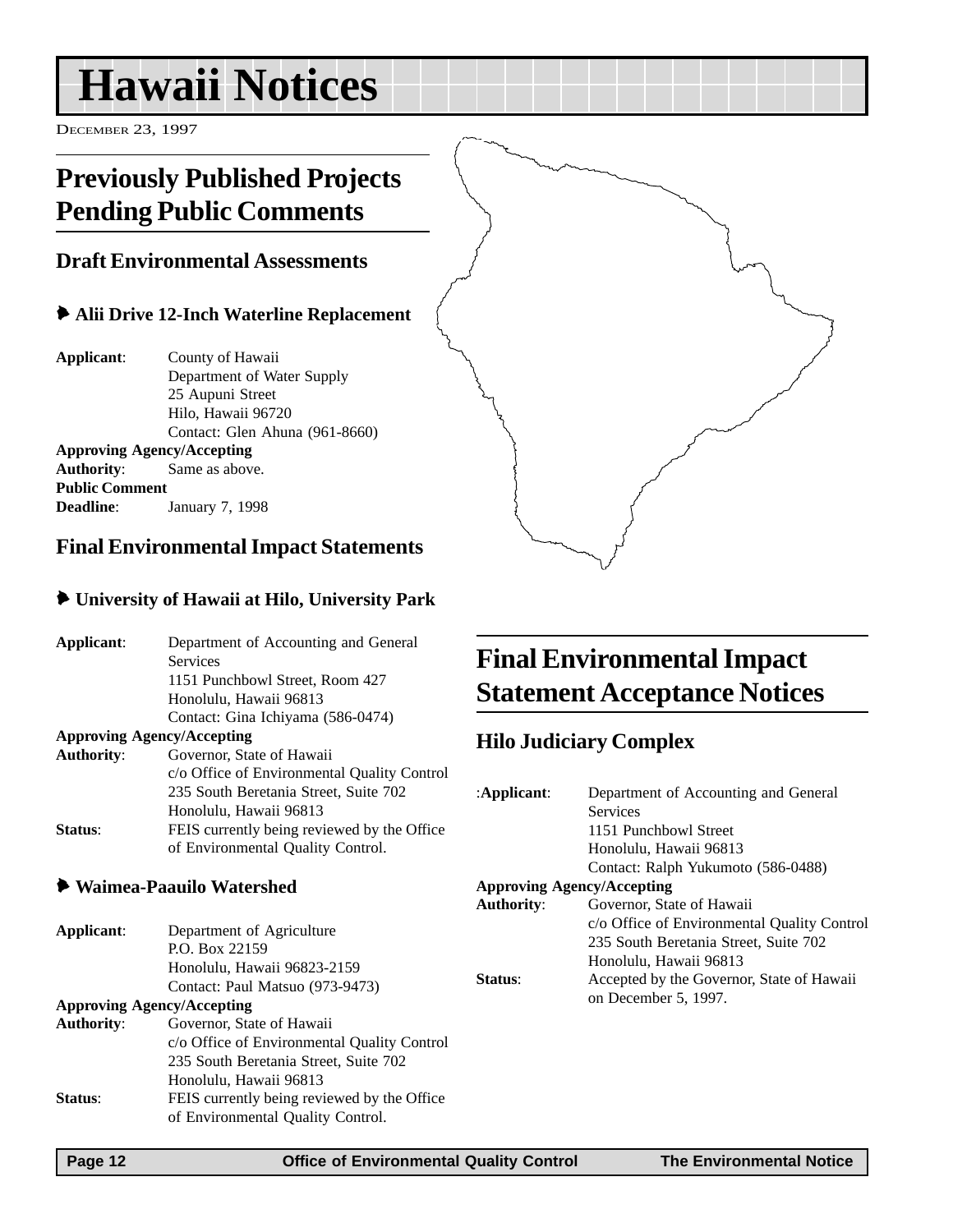## <span id="page-12-0"></span>DECEMBER 23, 1997 **Kauai Notices Previously Published Projects Pending Public Comments Draft Environmental Assessments** 7 **Koloa Forest Stewardship Project Applicant**: Hawaiian Mahogany Company, Inc. P.O. Box 649 Lawai, Hawaii 96765 Contact: Bill Cowern (639-9190) **Approving Agency/Accepting Authority**: Department of Land and Natural **Resources** Division of Forestry and Wildlife 1151 Punchbowl Street, Room 325 Honolulu, Hawaii 96813 Contact: Nelson Ayers (587-4175) **Public Comment Deadline**: January 7, 1998

## **Land Use Commission Notices**

## **Maui 232-MW Electric Generating Station**

The LUC has issued a notice of cancellation and rescheduling of a hearing to consider a petition to reclassify approximately 65.7 acres of land currently in the Agricultural District into the Urban District at Wailuku, Maui for a 232- MW Electric Generating Station. The hearings set for February 5 and 6, 1998 has been cancelled and rescheduled for February 26 and 27, 1998.

#### **Rescheduled Hearing Notice**

Dates: February 26, 1998 at 9:30 a.m. and February 27, 1998 Place: Nahele Room Sandalwood Clubhouse 2500 Honoapiilani Hwy. Waikapu, Maui, Hawaii

Docket No: A97-722 Petitioner: Maui Electric Company, Ltd. Tax Map Keys: 3-8-03:23 & 3-8-03:24

If you would like further detailed information on this matter, contact:

#### **State Land Use Commission**

Location Address Leiopapa A Kamehameha Building (State Office Tower) 235 S. Beretania Street, Room 406 Honolulu, Hawaii 96813

Mailing Address P.O. Box 2359 Honolulu, Hawaii 96804-2359

Phone: 587-3822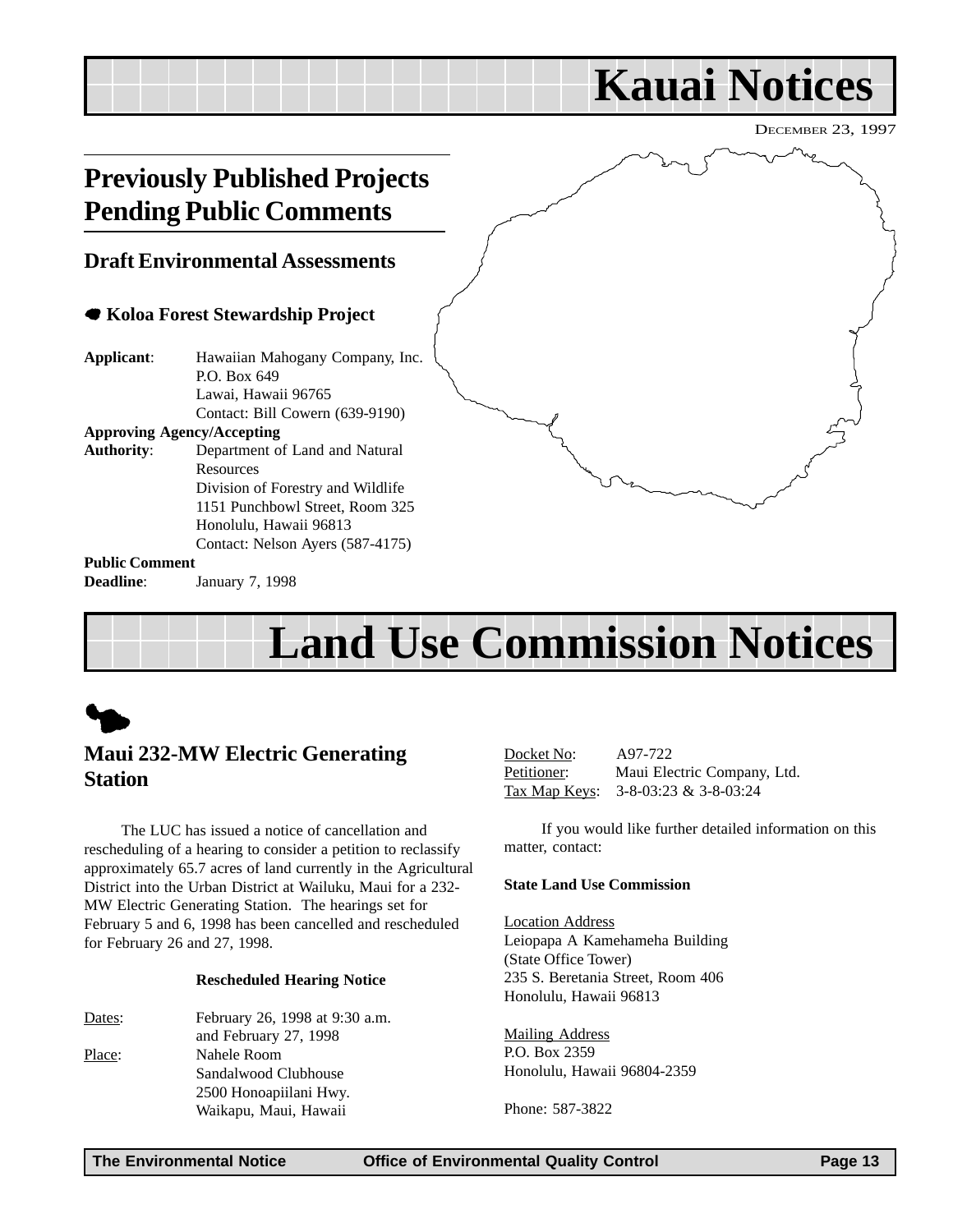## **Shoreline Certification Applications**

Pursuant to §13-222-12, HAR the following shoreline certification applications are available for inspection at the DLNR District Land Offices on Kauai, Hawaii and Maui and at Room 220, 1151 Punchbowl St., Honolulu, Oahu (Tel: 587-0414). All comments shall be submitted in writing to the State Land Surveyor, 1151 Punchbowl Street, Room 210, Honolulu, HI 96813 and postmarked no later than fifteen (15) calendar days from the date of the public notice of the application.

| oreline Certification Applications<br>Pursuant to §13-222-12, HAR the following shoreline certification applications are available for inspection at the DLN<br>trict Land Offices on Kauai, Hawaii and Maui and at Room 220, 1151 Punchbowl St., Honolulu, Oahu (Tel: 587-0414). <i>A</i><br>iments shall be submitted in writing to the State Land Surveyor, 1151 Punchbowl Street, Room 210, Honolulu, HI 96813<br>tmarked no later than fifteen (15) calendar days from the date of the public notice of the application.<br>Location<br>Case<br>Date<br>Applicant<br>No.<br>Received<br>OA-086<br>12/04/97<br>Lots 3 & 4 of Ld Ct App 616, Lanikai,<br>Hawaii Land Consultants for<br>Kailua, Koolaupoko, Oahu (1240 Mokulua<br>Dr. James Watson<br>Drive)<br>$OA - 653$<br>11/28/97<br>Walter P. Thompson, Inc. for<br>Lot 32-B, Ld Ct App 776, Laie,<br>Koolauloa, Oahu (55-66-A Naupaka St.<br>Diane Rowe)<br>11/14/97<br>$OA-654$<br>Lot 62-B, Pupukea-Paumalu Beach Lots,<br>Walter P. Thompson, Inc. for<br>Pupukea & Paumalu, Koolauloa, Oahu (Ke<br>Kevin David<br>Nui Road)<br>$MA-046$<br>11/18/97<br>Lot 3, Ld Ct App 1744 (Map 2),<br>Valera, Inc. for Kaanapali<br>Kaanapali, Lahaina, Maui (2525<br>Beach Hotel<br>Kaanapali Parkway)<br>11/18/97<br>Por of RP 4954, LCAw 4955, Ap 1 to<br>$MA - 187$<br>Valera, Inc. for Gary Stice<br>Kapuhi, Haneoo, Hana, Maui (Haneoo Rd.<br>$MA-188$<br>12/05/97<br>Akamai Land Surveying for<br>Lot 52 & 53, Makena Beach Lots, Por of<br>LCAw 11,216, Ap 21 to M. Kekauonohi,<br>County of Maui<br>Honuaula, Makawao, Maui (4492 & 4500<br>Keoneoio Makena Road)<br>$MA-189$<br>11/24/97<br>Warren Unemori Engineering,<br>Por of RP 1663, Ap 1, LCAw 5524, Ap 1,<br>to L. Koina & RP 2236, LCAw 8522-B, Ap<br>Inc. for Kapalua Coconut<br>1 to Kale Davis, Honokahua, Napili 2 &<br>Grove LLC<br>3, Lahaina, Maui (Lower Honoapiilani<br>Road)<br>11/26/97<br>$MA-190$<br>Lot 92, Ld Ct App 1744 (Map 80),<br>Austin, Tsutsumi &<br>Hanakaoo, Lahaina, Maui (20 Kai Ala<br>Associates, Inc. for John &<br>Pamela Rutledge<br>Place)<br>$MO - 032$<br>12/04/97<br>RP 6070, LCAw 3821, Ap 2 to Puupuu,<br>Charles M. Busby for Mike &<br>Ualapue, Molokai (Ualapue, Molokai)<br>Nancy Peterson<br>$MO - 050$<br>12/04/97<br>Esmt 220, Ld Ct App 1683, Map 23,<br>Charles M. Busby for Michael<br>Affecting Por of Lot 403, Appurtenant<br>& Carol Tahmoush<br>to Lot 296, Ld Ct App 1683, Map 19,<br>Kaluakoi, Molokai (Kaluakoi, Molokai)<br>oreline Certifications and Rejections |                          |  | CEMBER 23, 1997 |
|-----------------------------------------------------------------------------------------------------------------------------------------------------------------------------------------------------------------------------------------------------------------------------------------------------------------------------------------------------------------------------------------------------------------------------------------------------------------------------------------------------------------------------------------------------------------------------------------------------------------------------------------------------------------------------------------------------------------------------------------------------------------------------------------------------------------------------------------------------------------------------------------------------------------------------------------------------------------------------------------------------------------------------------------------------------------------------------------------------------------------------------------------------------------------------------------------------------------------------------------------------------------------------------------------------------------------------------------------------------------------------------------------------------------------------------------------------------------------------------------------------------------------------------------------------------------------------------------------------------------------------------------------------------------------------------------------------------------------------------------------------------------------------------------------------------------------------------------------------------------------------------------------------------------------------------------------------------------------------------------------------------------------------------------------------------------------------------------------------------------------------------------------------------------------------------------------------------------------------------------------------------------------------------------------------------------------------------------------------------------------------------------------------------------------------------------------------------------------------------------------------------------------------------------------|--------------------------|--|-----------------|
|                                                                                                                                                                                                                                                                                                                                                                                                                                                                                                                                                                                                                                                                                                                                                                                                                                                                                                                                                                                                                                                                                                                                                                                                                                                                                                                                                                                                                                                                                                                                                                                                                                                                                                                                                                                                                                                                                                                                                                                                                                                                                                                                                                                                                                                                                                                                                                                                                                                                                                                                               |                          |  |                 |
|                                                                                                                                                                                                                                                                                                                                                                                                                                                                                                                                                                                                                                                                                                                                                                                                                                                                                                                                                                                                                                                                                                                                                                                                                                                                                                                                                                                                                                                                                                                                                                                                                                                                                                                                                                                                                                                                                                                                                                                                                                                                                                                                                                                                                                                                                                                                                                                                                                                                                                                                               |                          |  |                 |
|                                                                                                                                                                                                                                                                                                                                                                                                                                                                                                                                                                                                                                                                                                                                                                                                                                                                                                                                                                                                                                                                                                                                                                                                                                                                                                                                                                                                                                                                                                                                                                                                                                                                                                                                                                                                                                                                                                                                                                                                                                                                                                                                                                                                                                                                                                                                                                                                                                                                                                                                               | Tax Map<br>Key           |  |                 |
|                                                                                                                                                                                                                                                                                                                                                                                                                                                                                                                                                                                                                                                                                                                                                                                                                                                                                                                                                                                                                                                                                                                                                                                                                                                                                                                                                                                                                                                                                                                                                                                                                                                                                                                                                                                                                                                                                                                                                                                                                                                                                                                                                                                                                                                                                                                                                                                                                                                                                                                                               | $4 - 3 - 05 : 76$        |  |                 |
|                                                                                                                                                                                                                                                                                                                                                                                                                                                                                                                                                                                                                                                                                                                                                                                                                                                                                                                                                                                                                                                                                                                                                                                                                                                                                                                                                                                                                                                                                                                                                                                                                                                                                                                                                                                                                                                                                                                                                                                                                                                                                                                                                                                                                                                                                                                                                                                                                                                                                                                                               | $5 - 5 - 10:36$          |  |                 |
|                                                                                                                                                                                                                                                                                                                                                                                                                                                                                                                                                                                                                                                                                                                                                                                                                                                                                                                                                                                                                                                                                                                                                                                                                                                                                                                                                                                                                                                                                                                                                                                                                                                                                                                                                                                                                                                                                                                                                                                                                                                                                                                                                                                                                                                                                                                                                                                                                                                                                                                                               | $5 - 9 - 19:47$          |  |                 |
|                                                                                                                                                                                                                                                                                                                                                                                                                                                                                                                                                                                                                                                                                                                                                                                                                                                                                                                                                                                                                                                                                                                                                                                                                                                                                                                                                                                                                                                                                                                                                                                                                                                                                                                                                                                                                                                                                                                                                                                                                                                                                                                                                                                                                                                                                                                                                                                                                                                                                                                                               | $4 - 4 - 08:03$          |  |                 |
|                                                                                                                                                                                                                                                                                                                                                                                                                                                                                                                                                                                                                                                                                                                                                                                                                                                                                                                                                                                                                                                                                                                                                                                                                                                                                                                                                                                                                                                                                                                                                                                                                                                                                                                                                                                                                                                                                                                                                                                                                                                                                                                                                                                                                                                                                                                                                                                                                                                                                                                                               | $1 - 4 - 08:01$          |  |                 |
|                                                                                                                                                                                                                                                                                                                                                                                                                                                                                                                                                                                                                                                                                                                                                                                                                                                                                                                                                                                                                                                                                                                                                                                                                                                                                                                                                                                                                                                                                                                                                                                                                                                                                                                                                                                                                                                                                                                                                                                                                                                                                                                                                                                                                                                                                                                                                                                                                                                                                                                                               | $2 - 1 - 11:15$<br>& 16  |  |                 |
|                                                                                                                                                                                                                                                                                                                                                                                                                                                                                                                                                                                                                                                                                                                                                                                                                                                                                                                                                                                                                                                                                                                                                                                                                                                                                                                                                                                                                                                                                                                                                                                                                                                                                                                                                                                                                                                                                                                                                                                                                                                                                                                                                                                                                                                                                                                                                                                                                                                                                                                                               | $4 - 2 - 04:26$          |  |                 |
|                                                                                                                                                                                                                                                                                                                                                                                                                                                                                                                                                                                                                                                                                                                                                                                                                                                                                                                                                                                                                                                                                                                                                                                                                                                                                                                                                                                                                                                                                                                                                                                                                                                                                                                                                                                                                                                                                                                                                                                                                                                                                                                                                                                                                                                                                                                                                                                                                                                                                                                                               | $4 - 4 - 14:11$          |  |                 |
|                                                                                                                                                                                                                                                                                                                                                                                                                                                                                                                                                                                                                                                                                                                                                                                                                                                                                                                                                                                                                                                                                                                                                                                                                                                                                                                                                                                                                                                                                                                                                                                                                                                                                                                                                                                                                                                                                                                                                                                                                                                                                                                                                                                                                                                                                                                                                                                                                                                                                                                                               | $5 - 6 - 01:28$          |  |                 |
|                                                                                                                                                                                                                                                                                                                                                                                                                                                                                                                                                                                                                                                                                                                                                                                                                                                                                                                                                                                                                                                                                                                                                                                                                                                                                                                                                                                                                                                                                                                                                                                                                                                                                                                                                                                                                                                                                                                                                                                                                                                                                                                                                                                                                                                                                                                                                                                                                                                                                                                                               | $5 - 1 - 56:$<br>Por.156 |  |                 |
| Pursuant to §13-222-26, HAR the following shorelines have been certified or rejected by the DLNR. A person may apply<br>rtification or rejection to the BLNR, 1151 Punchbowl Street, Room 220, Honolulu, HI 96813, by requesting in writing a<br>tested case hearing no later than twenty (20) calendar days from the date of public notice of certification or rejection.                                                                                                                                                                                                                                                                                                                                                                                                                                                                                                                                                                                                                                                                                                                                                                                                                                                                                                                                                                                                                                                                                                                                                                                                                                                                                                                                                                                                                                                                                                                                                                                                                                                                                                                                                                                                                                                                                                                                                                                                                                                                                                                                                                    |                          |  |                 |

## **Shoreline Certifications and Rejections**

Pursuant to §13-222-26, HAR the following shorelines have been certified or rejected by the DLNR. A person may appeal a certification or rejection to the BLNR, 1151 Punchbowl Street, Room 220, Honolulu, HI 96813, by requesting in writing a contested case hearing no later than twenty (20) calendar days from the date of public notice of certification or rejection.

| Case   | Date                  | Applicant                                                               |                                                 | Tax Map          |
|--------|-----------------------|-------------------------------------------------------------------------|-------------------------------------------------|------------------|
| No.    | Cert/Rej              | Location                                                                |                                                 | Key              |
| OA-648 | Certified<br>12/12/97 | Parcel B, Puahuula, Kaneohe,<br>Koolaupoko, Oahu (44-006 Aumoana Place) | Hawaii Land Consultants for<br>Francis W. Stone | $4 - 4 - 22 : 8$ |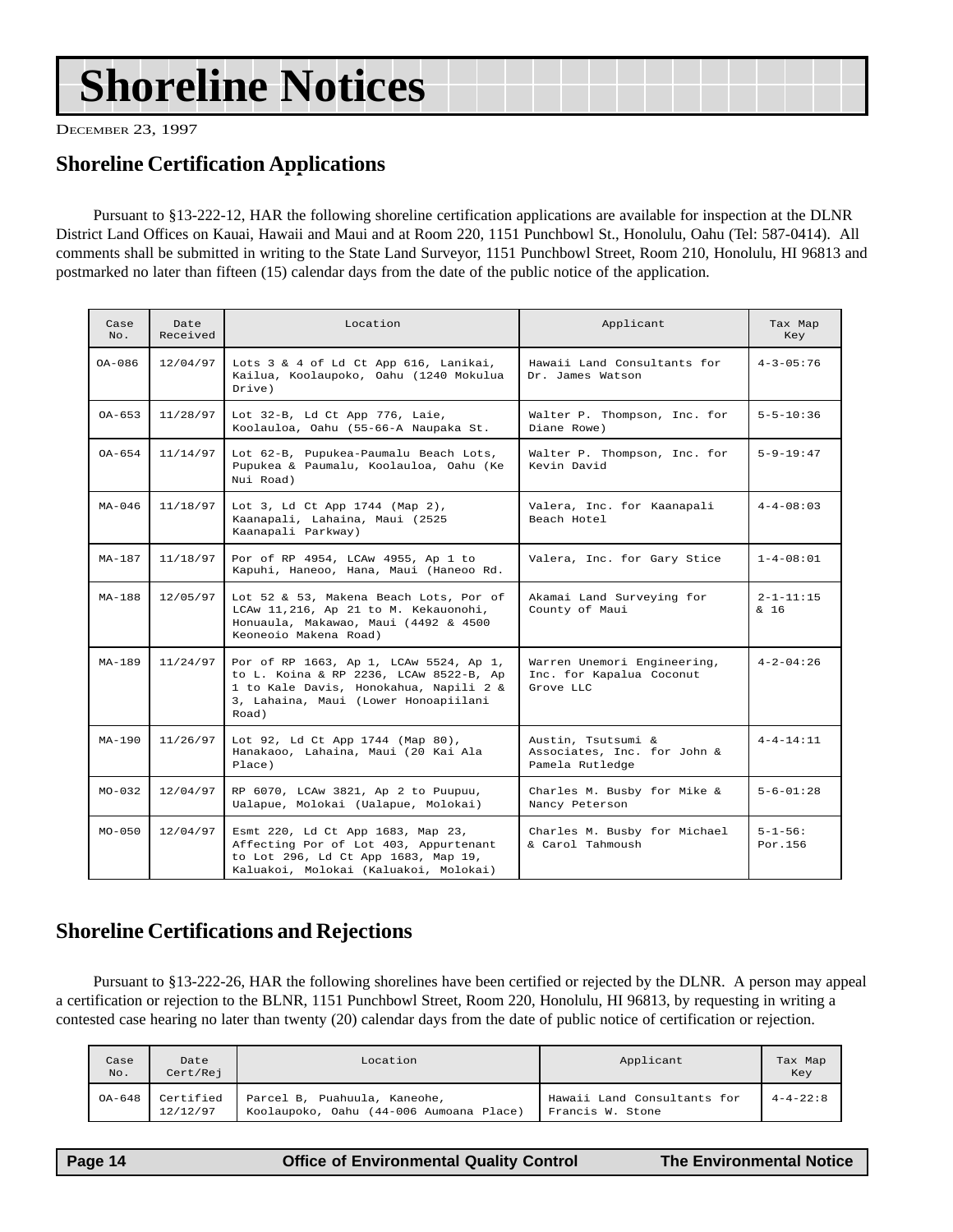## **Pollution Control Permits**

## <span id="page-14-0"></span>**Department of Health Permits**

The following is a list of some pollution control permits currently being reviewed by the State Department of Health. For more information about any of the listed permits, please contact the appropriate branch or office of the Environmental Management Division at 919 Ala Moana Boulevard, Honolulu.

| Branch &<br>Permit Type                                                     | Applicant & Permit<br>Number                                     | Project Location                                                                    | Pertinent<br>Dates         | Proposed Use                                                                                  |
|-----------------------------------------------------------------------------|------------------------------------------------------------------|-------------------------------------------------------------------------------------|----------------------------|-----------------------------------------------------------------------------------------------|
| Clean Air Branch,<br>$586 - 4200$ ,<br>Noncovered Source<br>Permit          | Maui Memorial<br>Hospital, $\#$ 0333-01-<br>N                    | 221 Mahalani Street,<br>Wailuku, Maui                                               | Issued:<br>12/4/97         | 300 lb./Hr.<br>Pathological<br>Incinerator                                                    |
| CAB, Noncovered<br>Source Permit                                            | Oahu Construction<br>Company, # 0355-01-<br>NT.                  | 94-1000 Anoiki<br>Street, Waipahu,<br>Oahu                                          | Issued:<br>11/28/97        | 180 TPH Stone<br>Quarrying and<br>Processing Plant                                            |
| CAB, Covered Source<br>Permit                                               | Maui Electric<br>Company, Ltd., #<br>$0231 - 01 - C$             | Lanai City<br>Generating Station,<br>Lanai                                          | Comments Due:<br>1/9/98    | Two 1.0 MW Diesel<br>Engine Generators                                                        |
| CAB, Covered Source<br>Permit                                               | Hawaiian Electric<br>Company, Inc., #<br>$0238 - 01 - C$         | Honolulu Generating<br>Station, Honolulu,<br>Oahu                                   | Comments Due:<br>1/9/98    | Two (56 MW and 57<br>MW) Boilers                                                              |
| CAB, Covered Source<br>Permit                                               | BHP Petroleum<br>Americas Refining,<br>$Inc.,  # 0030-01-C$      | Barbers Point<br>Deepdraft Harbor,<br>Kapolei, Oahu                                 | Comments Due:<br>1/9/98    | Petroleum Loading<br>Facility                                                                 |
| CAB, Covered Source<br>Permit                                               | Maui Pineapple<br>Company, Ltd., #<br>$0.249 - 0.1 - C$          | 120 Kane Street,<br>Kahului, Maui                                                   | Comments Due:<br>1/14/98   | Four Diesel Engine<br>Generators and Four<br>Steam Boilers                                    |
| CAB, Temporary<br>Covered Source<br>Permit                                  | $U.S.$ Army, # 0266-<br>$0.2 - C T$                              | Various; Initial<br>Location: Pohakuloa<br>Training Area,<br>Hawaii                 | Comments Due:<br>1/14/98   | 600 TPH Portable<br>Stone Crushing,<br>Screening, Washing<br>Plant                            |
| CAB, Noncovered<br>Source Permit                                            | Pohakulepo Recycling<br>Partnership, # 0386-<br>$01 - N$         | TMK: 3-6-04: por. 7,<br>Wailuku, Maui                                               | Issued:<br>12/12/97        | 140 TPH Portable<br>Rock Crushing Plant                                                       |
| Safe Drinking Water<br>Branch, Underground<br>Injection Control<br>586-4258 | Department of Public<br>Works, County of<br>Hawaii, # UH-1989    | Kapiolani Street<br>Resurfacing -<br>Ponahawai to<br>Waianuenue, S. Hilo,<br>Hawaii | NA                         | Construction of two<br>new drywells for<br>surface drainage                                   |
| SDWB, UIC                                                                   | Waiakea Center,<br>$Inc., # UH-1935$                             | Waiakea Center,<br>Hilo, Hawaii<br>TMK 2-2-47:por 64                                | Comments Due:<br>1/12/1998 | Construction of two<br>new drywells for<br>surface drainage.<br>Total drywells will<br>be 30. |
| SDWB, UIC                                                                   | AOAO Molokai Shores,<br># UM-1252                                | Molokai Shores RR#<br>450, Kaunakakai,<br>Molokai                                   | NA                         | Permit renewal for<br>two wells for<br>sewage disposal                                        |
| SDWB, UIC                                                                   | Hawaii Nature<br>Center, # UM-1415                               | Hawaii Nature<br>Center, Iao Valley,<br>875 Iao Valley Road,<br>Wailuku, Maui       | NA                         | Permit renewal for<br>three wells for<br>sewage disposal                                      |
| SDWB, UIC                                                                   | Housing Finance and<br>Development<br>Corporation, # UO-<br>1729 | Kapolei Villages,<br>Phase II, Lower<br>Channel Drywells,<br>Oahu                   | NA                         | Permit renewal for<br>18 drywells for<br>surface drainage                                     |
| SDWB, UIC                                                                   | Pacific Ocean Plaza<br>Limited Partnership,<br># UK-1317         | Pacific Ocean Plaza,<br>3501 Rice Street,<br>Lihue, Kauai                           | NA                         | Permit renewal for<br>one well for<br>surface drainage<br>and A/C condensate                  |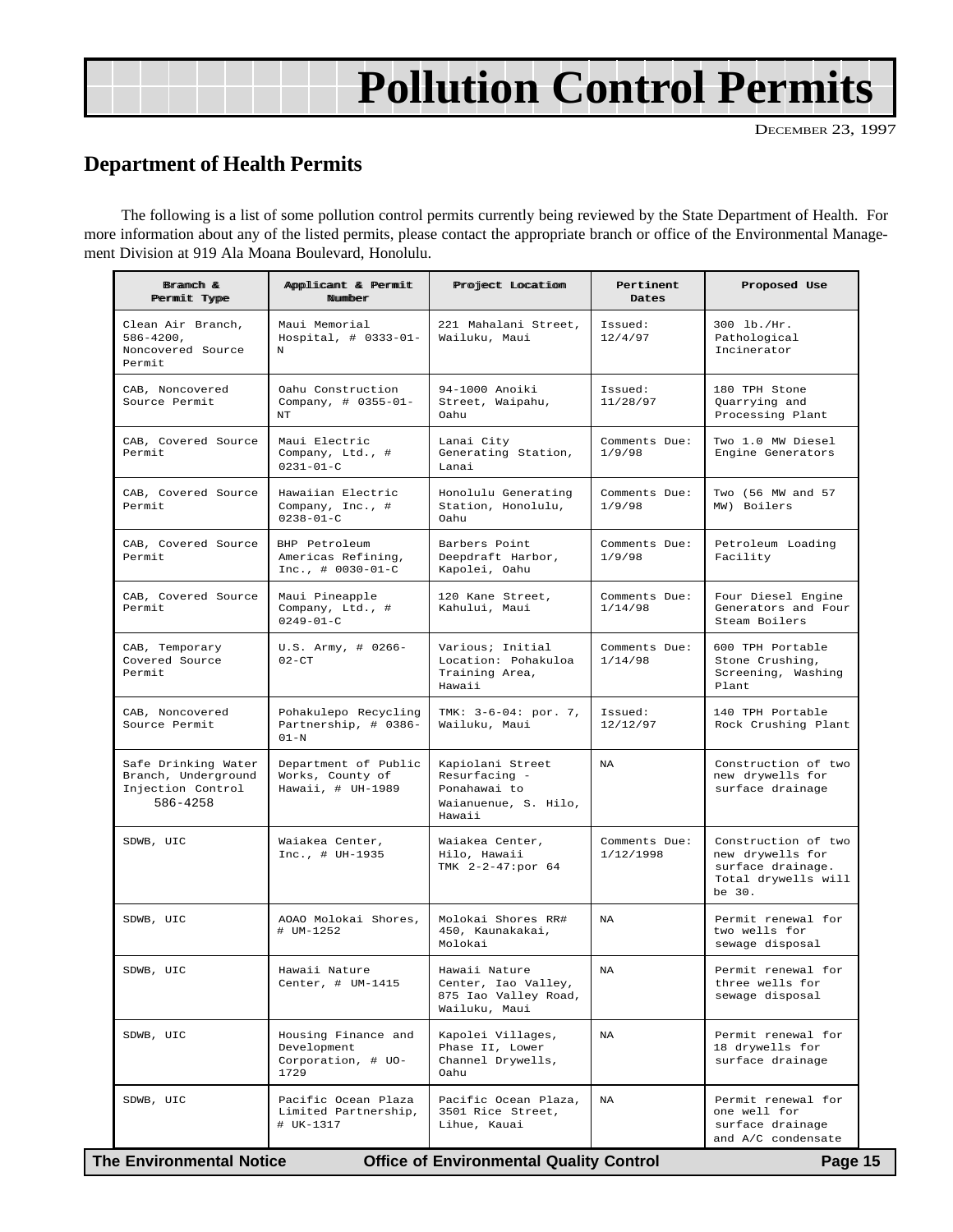## <span id="page-15-0"></span>**Federal Notices**

DECEMBER 23, 1997

## **Kaua'i Cave Wolf Spider and Kaua'i Cave Amphipod**

The U. S. Fish and Wildlife Service (FWS) is proposing endangered status for the Kaua'i cave wolf spider (*Adelocosa anops*) and the Kaua'i cave amphipod (*Spelaeorchestia koloana*), restricted to a 4 square mile coastal section of the Koloa series lava flows that have not been filled with erosional sediment. Surface modifications in this area directly impact the subterranean habitat that supports the spider and amphipod. The restricted area in which these animals occur is rapidly undergoing development. In the last 5 decades, the Koloa area has changed from an agriculture-based economy to one increasingly dependent on tourism. Approximately 75 percent of the original habitat available for cave animals is now designated "urban" or "urban residential" and the population of the Koloa area is expected to double by the year 2015. The shallow cave habitat is degraded or destroyed through surface alterations such as grading, blasting, paving, and placement of fill. These animals are also increasingly under risk from pesticide use and pollution associated with residential and golf course development. This proposal, if made final, would extend Federal protection and recovery provisions for these animal taxa. Additionally, State of Hawai'i regulations protecting these animals as endangered species would be triggered. Public hearing requests must be received at the address below by **JANUARY 20, 1998**. Send all comments before **FEBRUARY 3, 1998**, to the U. S. Fish and Wildlife Service, 300 Ala Moana Boulevard, Room 6307, P.O. Box 50167, Honolulu, Hawai'i 96850 (see, 62 F.R. 64340, December 5, 1997).

## **Proposed Relocation of the Kahului VORTAC and Realignment of Seven Federal Airways**

As of **NOVEMBER 25, 1997**, the Federal Aviation Administration (FAA) has withdrawn the notice of proposed rulemaking published in the March 18, 1994, *Federal Register*, to relocate the Kahului Very High Frequency Omnidirectional Range/Tactical Air Navigation (VORTAC), and to realign seven federal airways. The withdrawal was due to an in-flight aeronautical evaluation that revealed the airways would not meet FAA designated criteria (see, 62 F.R. 62732, November 25, 1997).

## **Species at Risk Program**

The Biological Resources Division of the U. S. Geological Survey (BRD) announces the availability of funds through the Species at Risk Program (SAR). The basic purpose of the SAR is to fund short-term research and assessment projects to generate information that allows development of conservation agreements, action plans, and management alternatives that provide for the protection of flora and fauna and their habitats and thereby reduce the need for listing species as threatened or endangered. Successful SAR projects are often conducted by investigators who have identified key, small but critical gaps in our biological knowledge. Projects then fill these gaps and provide resource managers, regulators, and private landowners with usable information from which prudent resource management decisions can be made. Projects funded in the 1998 cycle will be expected to focus in geographic areas (including among others, Hawai'i) of particular importance to the Department of the Interior. Total funding for the fiscal year is approximately \$375,000. Monies will be provided to successful applicants on a competitive basis. There is no minimum project cost. The maximum project cost will be \$80,000. Information packages describing requirements for participation in this program will be available upon request at the address below until **DECEM-BER 31, 1997**. Pre-proposals are due by **JANUARY 2, 1998**. Requests and pre-proposals should be sent to: Species at Risk Program, 12201 Sunrise Valley Drive, MS 300, Reston, VA 20192, ATTN: Dr. Nancy Milton. For more information, please contact Dr. Milton at (703) 648-4074 or by email at nancy m\_milton@nbs.gov (see, 62 F.R. 65090, December 10, 1997).

## **Extension of Time-Limit for Myclobutanil Pesticide Tolerance**

Effective, December 12, 1997, the U. S. Environmental Protection Agency (EPA) has issued a final rule which extends a time limited tolerance for residues of the fungicide myclobutanil in or on cucurbits at 0.3 parts per million for an additional 1-year period to November 30, 1998. Objections and requests for hearings, identified by docket control number [OPP-300447] must be submitted by **FEBRUARY 10, 1998**. This tolerance is being extended because EPA authorized on May 8, 1997, this use to occur in Hawai'i to control powdery mildew on watermelons (for details, see, 62 F.R. 65367, December 12, 1997).